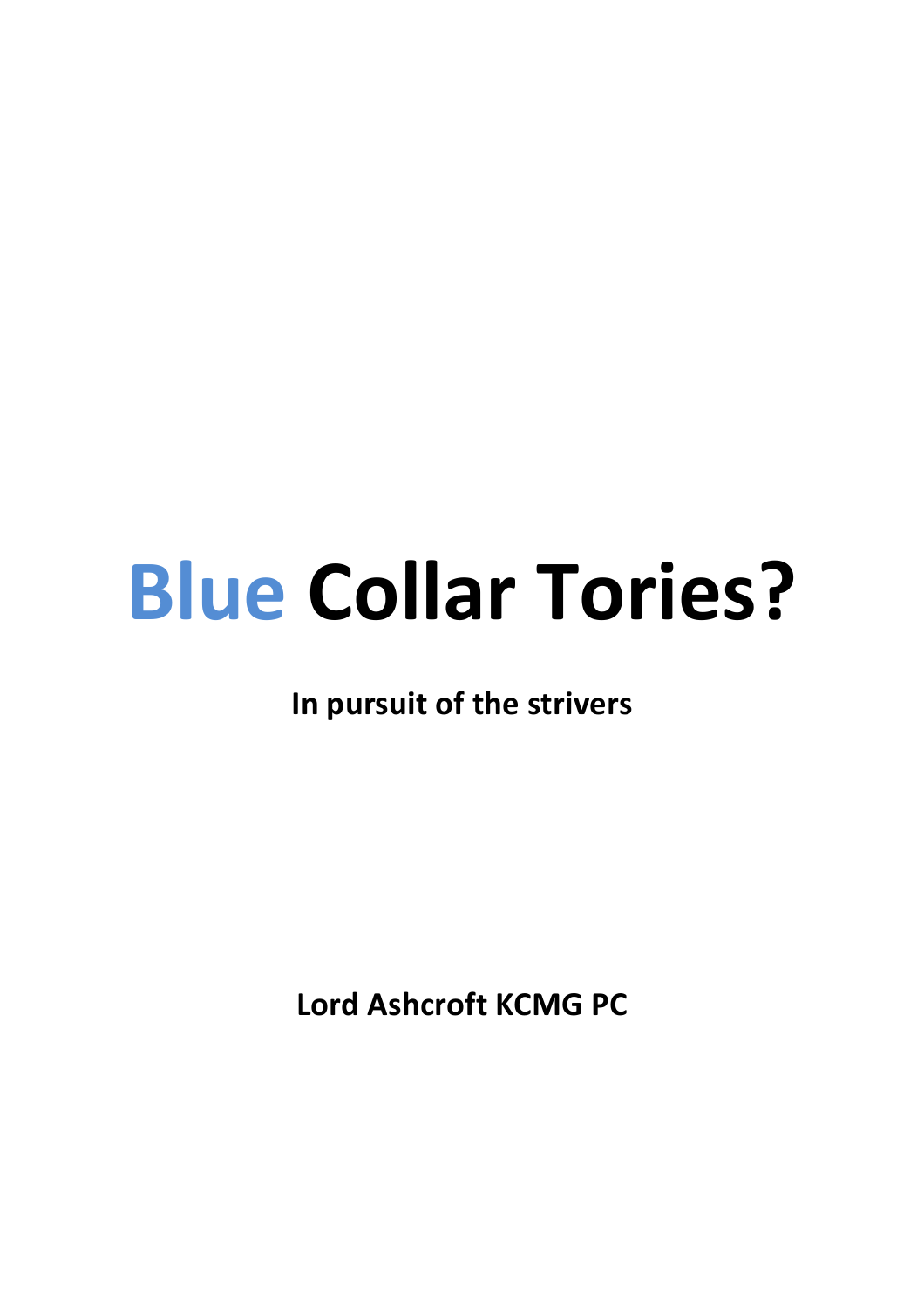© Lord Ashcroft October 2012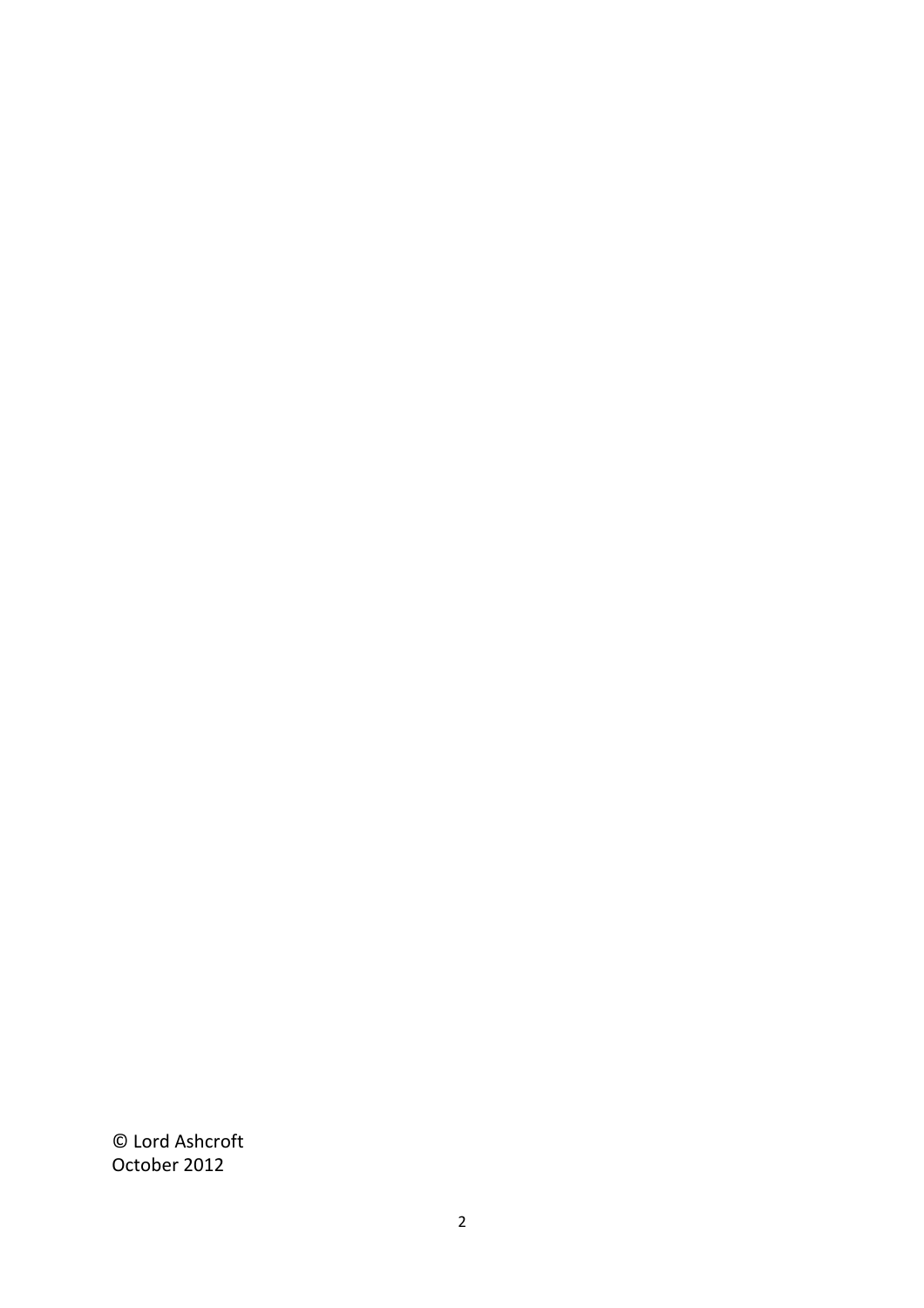Lord Ashcroft KCMG PC is an international businessman, author and philanthropist. He is founder and Chairman of the Board of Crimestoppers, a Trustee of the Imperial War Museum Foundation, Chairman of the Trustees of Ashcroft Technology Academy, Chancellor of Anglia Ruskin University and Treasurer of the International Democrat Union. From 2005 to 2010 he was Deputy Chairman of the Conservative Party.

His previous political books and research papers include Smell The Coffee (2005), Minority Verdict (2010), What Future For Labour? (2010), What Future *For The Liberal Democrats?* (2010), *Crime, Punishment & The People* (2011), *Project Blueprint* (2011 & 2012), *The Leadership Factor* (2011), *Degrees of Separation* (2012) and *The Armed Forces & Society* (2012).

For more information please go to www.lordashcroftpolls.com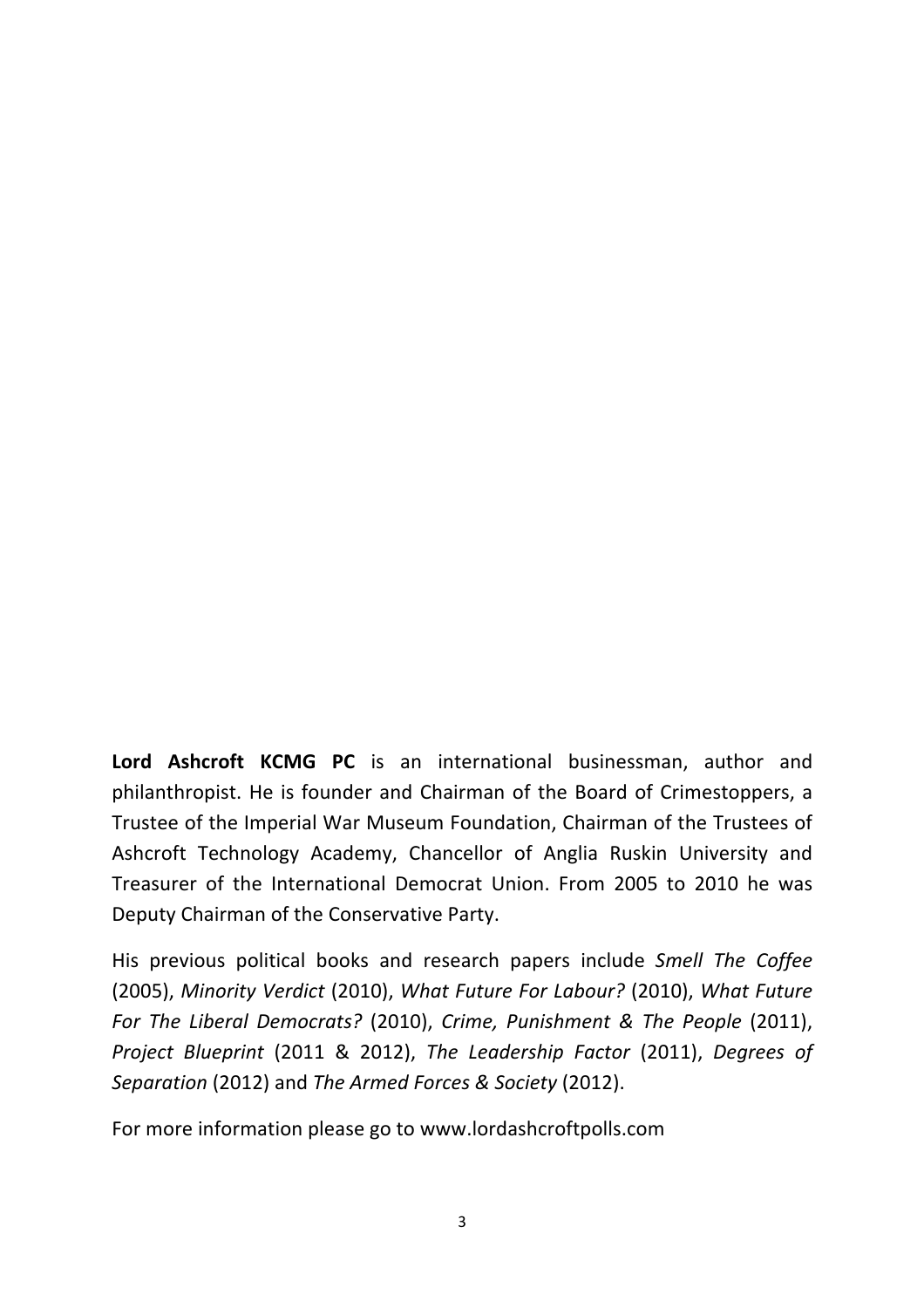# **Contents**

| Introduction                                        | 5  |
|-----------------------------------------------------|----|
| <b>Methodology</b>                                  | 9  |
| <b>Segment 1: Optimistic Individualists</b>         | 10 |
| <b>Segment 2: Entitlement Anxiety</b>               | 11 |
| <b>Segment 3: Suspicious Strivers</b>               | 13 |
| <b>Segment 4: Liberal Idealists</b>                 | 15 |
| <b>Segment 5: Downbeat Dependants</b>               | 16 |
| Self-employed C2s: the original Blue Collar Tories? | 17 |
| <b>Full poll results</b>                            | 19 |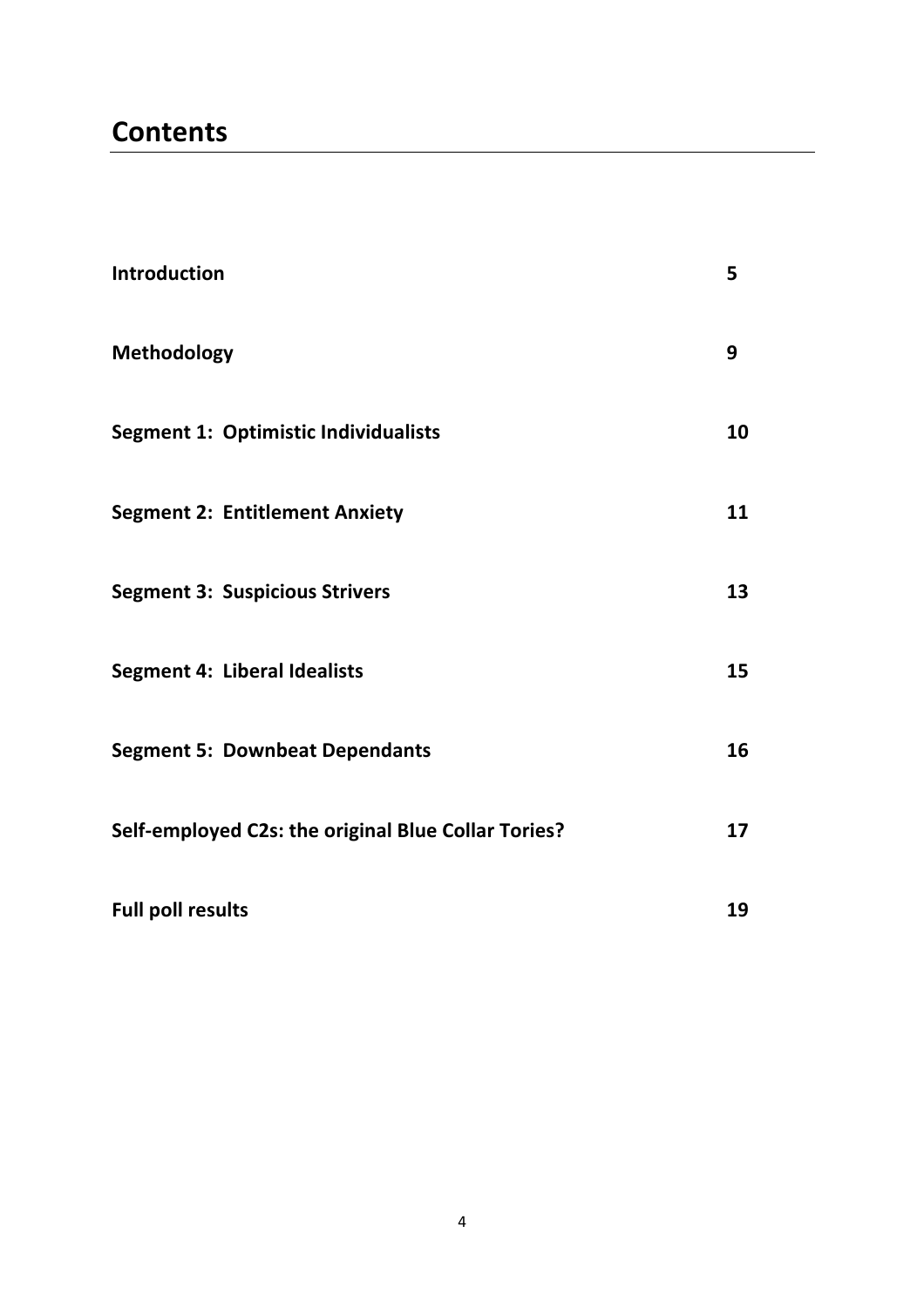# **Introduction**

Most analysis of the electoral battleground is based on psephology  $-$  people's previous or prospective voting behaviour. My Project Blueprint series, for example, looks at different types of voters and how to reconcile their various priorities in order to expand the Conservative vote share.

Here I have taken a different approach to building the Conservative voting coalition. Rather than starting from the question of how people voted in the past and how they would vote tomorrow, and then studying what we know about the most promising groups, I have looked from the other end of the telescope. Can we analyse the electorate in terms of their attitudes and outlook, to see if there are groups of people with distinct views of the world which cut across current political affiliation, economic status and other demographic factors? What can this new attitudinal battleground tell us about the prospects of a Conservative government being elected with an overall majority? Can we identify a group of non-Conservative voters  $-$  especially from traditionally Labour working class backgrounds – who should be more receptive than most to Conservative ideas?

This research is based on a poll of over 8,400 people. As well as questions about voting behaviour and views about parties and issues, we asked a large number of questions about people's broader attitudes: about the role of government and personal responsibility, the extent of opportunity in Britain today, what determines whether someone is likely to succeed, satisfaction with life, and their prospects in a changing world, to name a few. By analysing the responses we were able to segment the population into five separate groups, each with distinctive sets of attitudes and, as it turned out, political affiliations. We then conducted focus groups with members of the segments whose political allegiances were the most fluid, holding deliberately discursive discussions to explore in more detail what lay behind their attitudes to politics and, ultimately, voting.

Just under one in three of the population could be described as "Optimistic Individualists". They think hard work rather than social background determines whether someone will succeed, favour a limited role for the state, are suspicious of redistributive policies, and value strong leadership over empathy. This segment provides two thirds of current Conservative support.

"Downbeat Dependants", meanwhile, leaned strongly to Labour in 2010 and now do so even more, following the collapse of previously substantial Liberal Democrat support in this segment. They believe their lives are worse than they were ten years ago and will be worse still in ten years' time; that connections and family background, not hard work, determine success; and that the government is largely responsible for meeting people's needs and should share wealth more equally through much higher taxes on the rich. One in seven of the population falls into this category.

A similar proportion are "Liberal Idealists". They lean less strongly to a single party than the previous two segments but incline to Labour; they show little support for the Conservatives, though many are university-educated professionals. They embody the long-term loosening of the Tories' grip on the white-collar classes. Though optimistic and personally successful, they feel that a person's circumstances when young have as much influence as talent and ability on whether they will succeed. They are more likely than most to believe collective effort led by government, rather than individual endeavour, is responsible for many of the big improvements in life over the years, and want to see a more equal distribution of wealth. Liberal Idealists are also the only segment in which people are more likely to have a positive than a negative view of immigration.

The final two segments are of particular interest to the Tories. "Entitlement Anxiety" feel they have a raw deal from an unfair system which works against their interests and rewards the less needy or deserving. They often feel insecure and vulnerable, and that others who do not work have an easier time of it than they do, prompting them to ask themselves why they bother. They think their circumstances have declined and will continue to do so, and fear for their children's prospects. They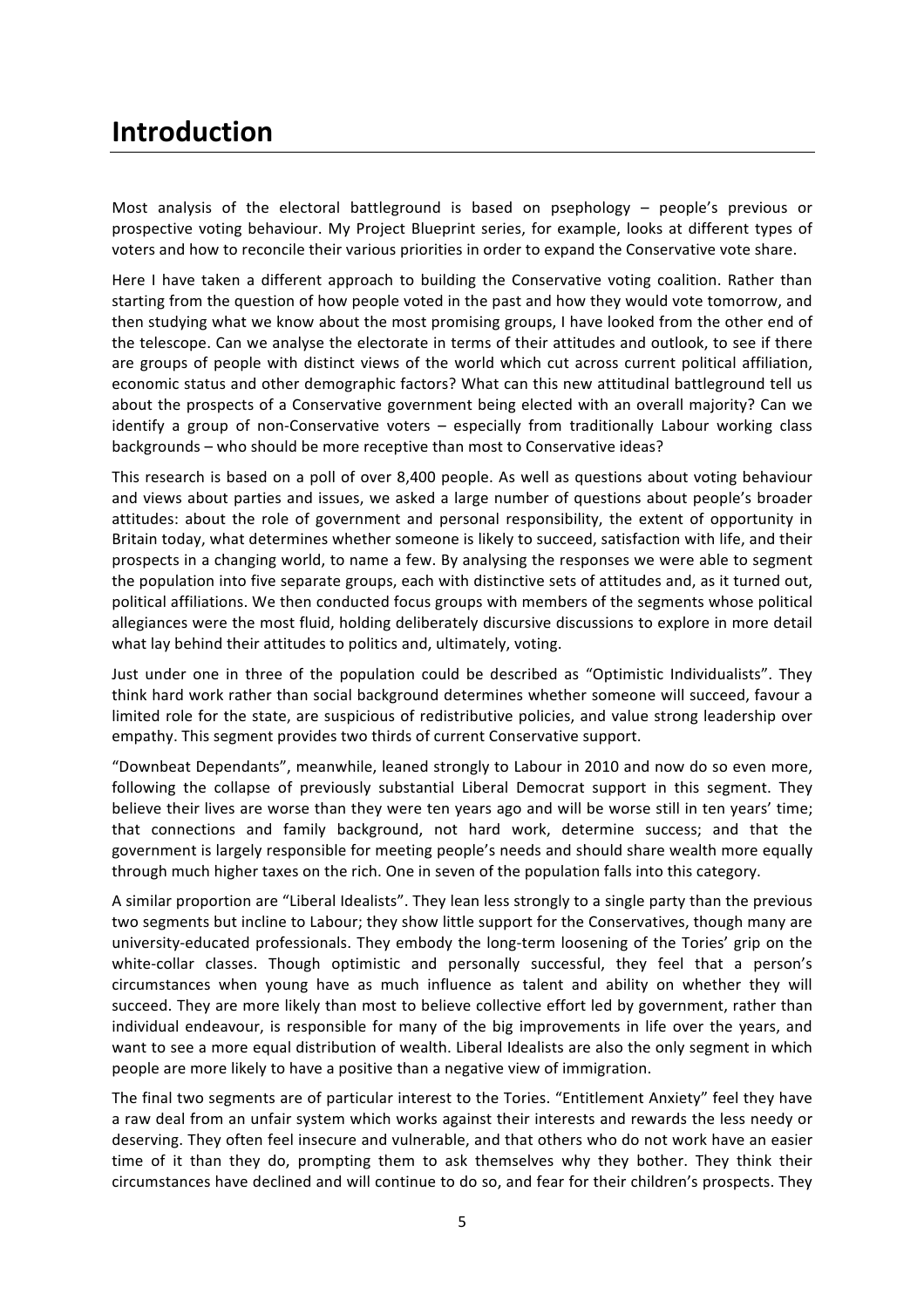are inclined to blame immigration for many of the things that affect them such as stagnant wages, a scarcity of jobs, and struggling public services. Labour support has grown strongly in this segment since the last election, following substantial swings from the Conservatives and, especially, the Lib Dems. Entitlement Anxiety accounts for 28% of the population, one third of Labour's poll share, and just over a tenth of the Tories'.

"Suspicious Strivers" make up 15% of the population. They have many of the attitudes that Conservatives might think ought to make them natural supporters. They tend to say that people expect too much from government, that the gap between rich and poor matters less than whether the poor are getting better off, that people who earn a great deal of money should not be penalised with very high taxes, and that it should be easier for firms to hire people and let them go when they need to, rather than that employees should be given more rights which might limit the number of new jobs. Yet Suspicious Strivers have been so called because they are not sure that their efforts will bring the rewards they should. They suspect that when it comes to getting on in life, hard work counts for less than connections, and that people from some backgrounds will never have a real chance to succeed. They are sensitive to signals that their striving goes unrewarded, or even counts against them, when they miss out on help that they might have received if, as they see it, they worked less hard. They think they pay the most into the system for the least return. Perhaps as a result they are the least likely of the five segments to say they identify with a political party. Though the Conservatives won comfortably among Suspicious Strivers in 2010, Labour have now taken a clear lead. This is also the segment with the highest UKIP vote, perhaps another symptom of their dissatisfaction with mainstream politics.

In our discussion groups with people identified as Suspicious Strivers, Liberal Idealists or Entitlement Anxiety, practically everyone regarded themselves as part of the "squeezed middle", though most had never heard the term, and hardly anyone associated it with Ed Miliband or Labour. At either end of the squeezed middle were, to put it at its most pejorative (as people happily did), "scroungers" on the one hand and "fat cats" on the other. Those who lived on benefits as a matter of choice and made no serious attempt to improve their lot by working were indelibly associated with Labour, often even by those who voted for the party. Likewise, those who had so much that money need never cross their minds were inevitably linked to the Conservatives.

Within the squeezed middle itself, the picture was more nuanced. This category, including as it inevitably does the great majority of the population, has perhaps three components: those who struggle to make ends meet, those who are coping but with little to spare, and those who are more comfortable. In the abstract, people tended to associate Labour with people who struggled, and usually with the copers, and the Tories with the more comfortable. But this was not always the case in practice. In particular, those who said they were currently fairly comfortable were not much inclined to the Conservatives.

One reason for this was that people felt their situation was precarious. There were no rigid walls between being comfortable, coping or even struggling. Conservatives have always understood that one reason why tax cuts for higher earners do not cause outrage and have sometimes been widely popular is that people who are not yet in that category themselves hope that one day they will. For many "squeezed middle" voters, this also works in the other direction, perhaps particularly at this time. Many who are doing reasonably well fear that they are one redundancy, interest rate rise or tax credit rule change away from real difficulty. While the Tories would be there for them if they succeeded (and may indeed have a more realistic approach to the economy as a whole), they would not want to have to rely on a Conservative government if they found themselves struggling.

People's concerns went beyond the temporary consequences of recession and austerity  $-$  real though they are and untemporary though they feel. They had deeper anxieties, particularly about the longer term prospects for their children. People in their fifties or older regularly said they wouldn't want to be young today: many saw more pressure to go to university, to achieve a degree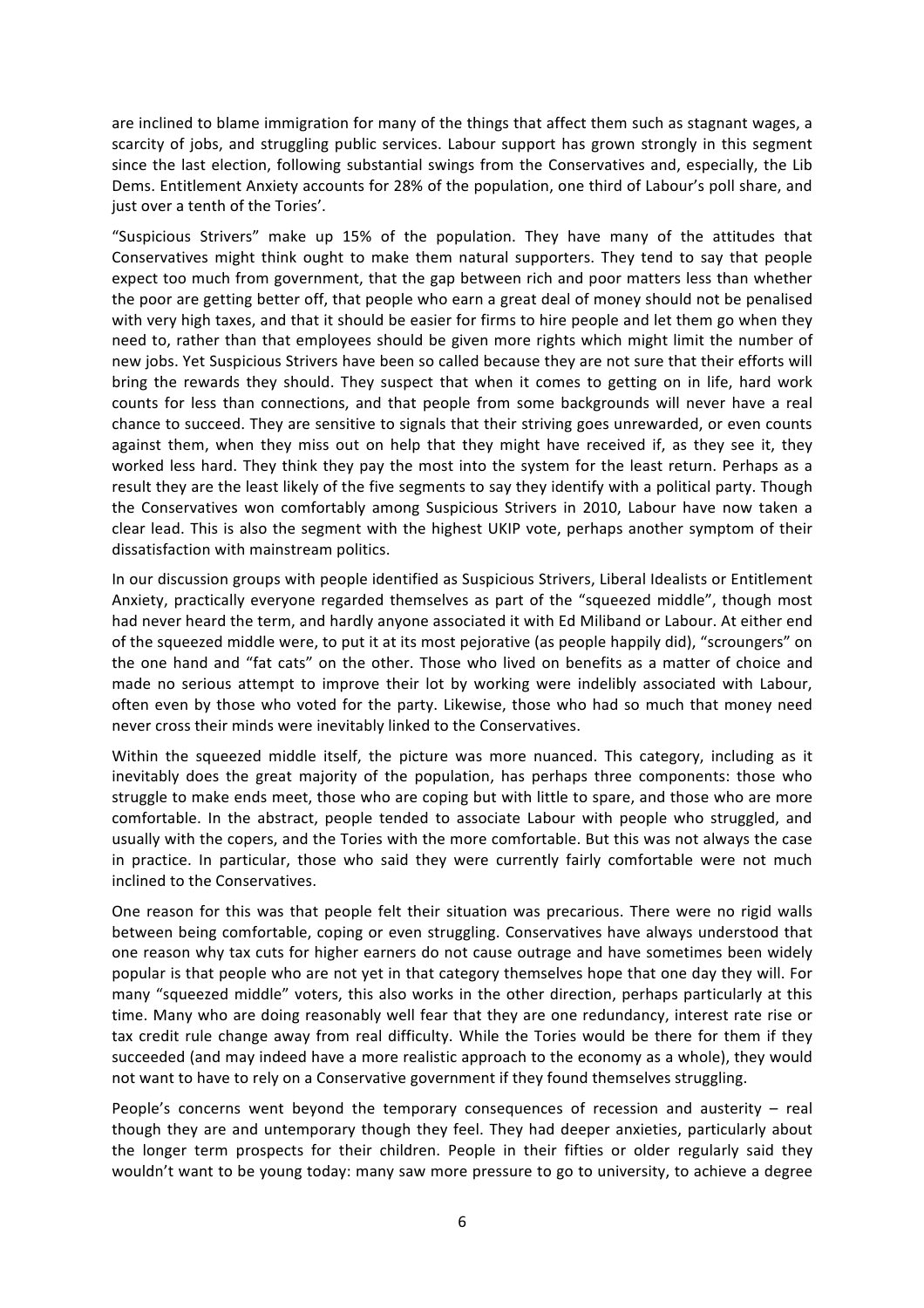which was worth less, at greater expense, in pursuit of jobs that did not seem to exist  $-$  all of which would confound what they thought of as the wildly unrealistic expectations of young people themselves. They contrasted this with their own experience when they were younger, of plentiful jobs which provided a stable base from which to work their way up.

All of this illuminates a number of truths. There is a widely held belief in the party that there exist millions of people who are Conservative in everything but their voting habits – whose values ought to make them Tory voters but for some reason does not. These people are often characterised as "the strivers": people who work hard, want to get on in life, aspire to own their own home, and perhaps build their own business. They are symbolised in the Conservative psyche by the skilled manual workers – Mrs Thatcher's C2s – who abandoned Labour in the 1980s to become "Blue Collar Tories" but have since gone back.

When thinking about "strivers", Conservatives often envisage people with a ruggedly individualistic approach to life who want nothing more from the government than for it to get out of their way to let them flourish on their own. In fact what they want, as much as anything, is reassurance  $-$  that doing the right thing will be worth their while, and that if they needed help deserving cases would be given priority.

Part of Labour's legacy, deplore it though we might, is that many more people came to count on the state to support their standard of living  $-$  including many whose values and inclinations might otherwise predispose them to vote Conservative. This perhaps helps explain why, while able to match a party to various caricatures such as a middle class professional (Conservatives), someone who wants to live on benefits (Labour), an immigrant who wants to work and contribute (Labour again, but less so), people in our research did not think any party really represented an ordinary person who wanted to get on in life: governments just saw them as a source of tax, and removed whatever support they did get as soon as they started to do better.

We must seek the support of people like this. But in doing so we should be careful how we use the term "Conservative values". For most people, working hard to get on in life and do your best for your family are not values that belong to the Conservatives. They are values that belong to them, and (nearly) everyone they know. It is up to the Conservative Party to show people that it understands people, and their aspirations and anxieties; claiming that people support us already if only they had the wit to realise the fact is a rather clumsy way of doing it. It is the difference between saying "we're on your side" and saying "you're on our side".

At its best, this is what party modernisation is all about. Though it has got a bad name in some quarters because it sounds superficial and gimmicky (which of course it can be if not done right), modernisation means demonstrating that we share their values and priorities, instead of trying to persuade them that they should share ours, or that they already do. In this true sense, Margaret Thatcher was a moderniser too. The first line of her foreword to the 1979 Conservative Manifesto famously declared: "For me, the heart of politics is not political theory, it is people and how they want to live their lives." Understanding people's daily concerns and experiences is indispensable. Yet many people whose values and attitudes Tories would recognise as their own think this is exactly what the Conservatives cannot do.

The good news for the Tories is that the Labour Party of Ed Miliband and Ed Balls bears little resemblance to Tony Blair's, shows no prospect of becoming the party of aspiration and takes an overall approach to the economy which would if anything make things worse, at least when it comes to the big picture. But David Cameron and George Osborne's Tories will find it hard to be the party of people who struggle, or fear they may do so soon. For many anxious voters who think of themselves as strivers, "we're all in this together" does not have the ring of truth. If President Obama is re-elected, some Tories will be tempted to say it shows an incumbent can win in tough times if he can discredit his opponent and argue he is clearing up someone else's mess. But the more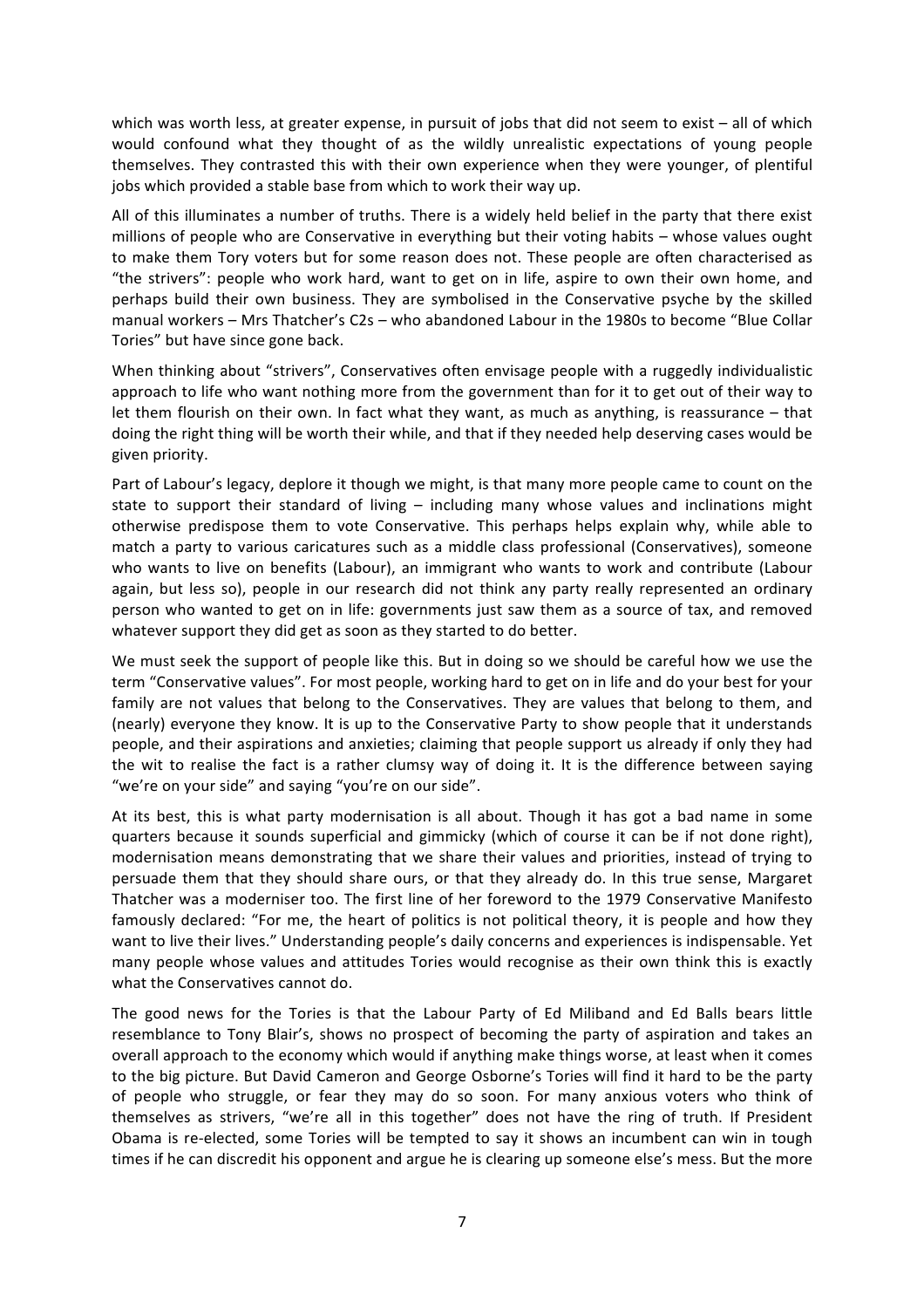important factor will have been his success in defining the middle class as widely as possible; when he says "we're all in this together", enough people believe him.

The Conservatives are naturally most comfortable talking to the Optimistic Individualists whose outlook and experience they share, and who naturally agree with them about most things. And we need even more of them to vote Tory than currently say they will. But the party's losses since 2010 are concentrated among Entitlement Anxiety and Suspicious Strivers; this is the new attitudinal battleground, and these are the people we must better understand, and make ourselves understood by. Though many of them agree with much of what Conservatives claim to stand for, there is a reason many of them do not vote Tory. All too often, it is because although they can see the Conservatives are for people who have achieved material success, it is not clear that we are for people who do the right thing but have little to show for it; that is, people like them.

MAA October 2012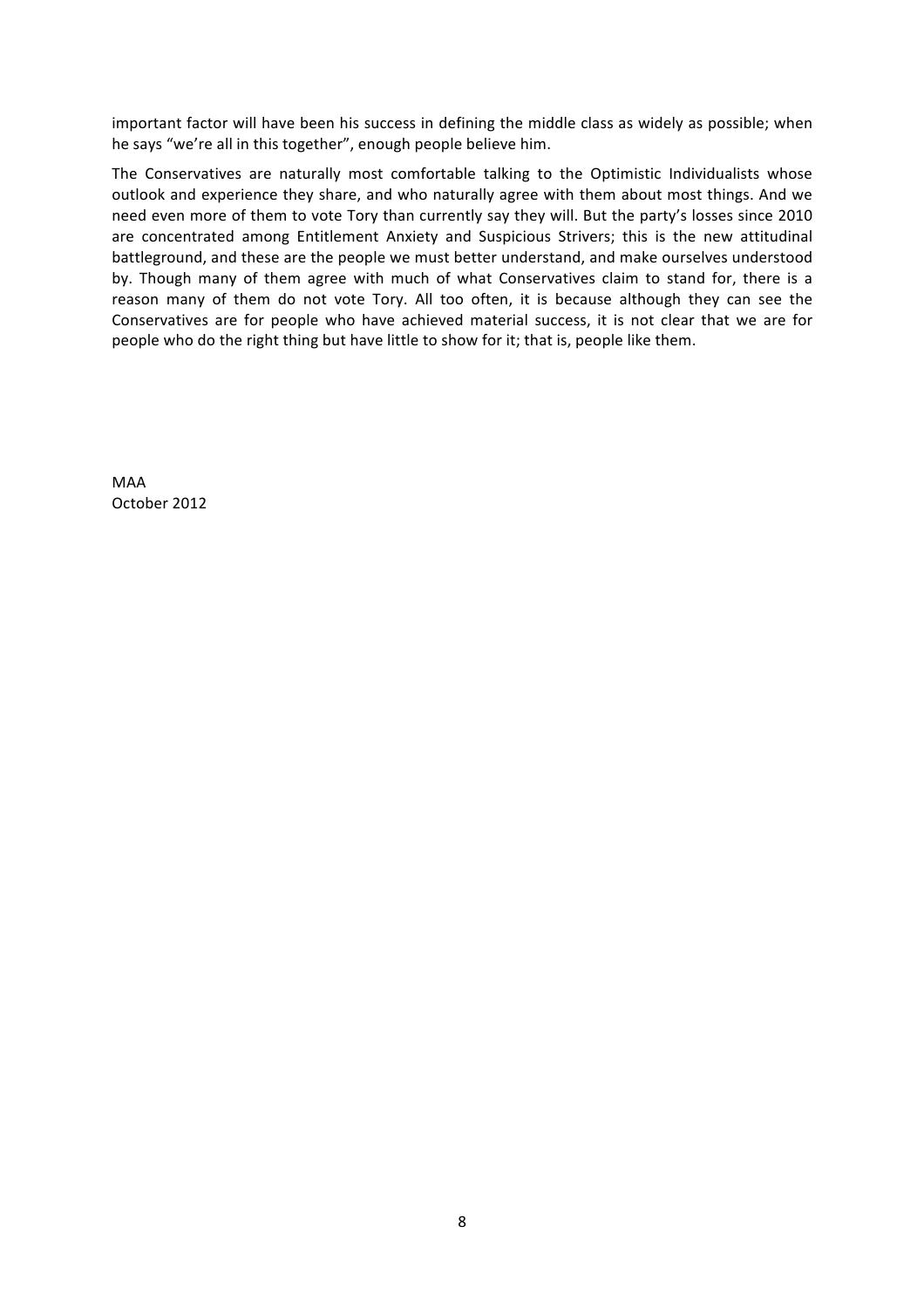# **Methodology**

### **Quantitative**

An poll of 8,224 adults was conducted online and by telephone between 24-30 July 2012. The sample includes an additional sample of 195 self-employed C2s. Results have been weighted to be representative of all adults in Britain.

Using Latent Class Analysis the sample was divided into five segments according to their responses.

Full data tables can be found at lordashcroftpolls.com

### **Qualitative**

4 focus groups of self-employed C2s and the partners of self-employed C2s were conducted in Birmingham and London on 24 and 25 July 2012.

12 focus groups comprising members of Entitlement Anxiety, Suspicious Strivers and Liberal Idealists segments were held in London, Birmingham, Corby, Reading, Leeds and Manchester between 4 and 13 September 2012. These were recruited using questions from the poll questionnaire identified by the Latent Class Analysis as being strong indicators of membership of the selected segments.

In both cases separate groups were held of men and women.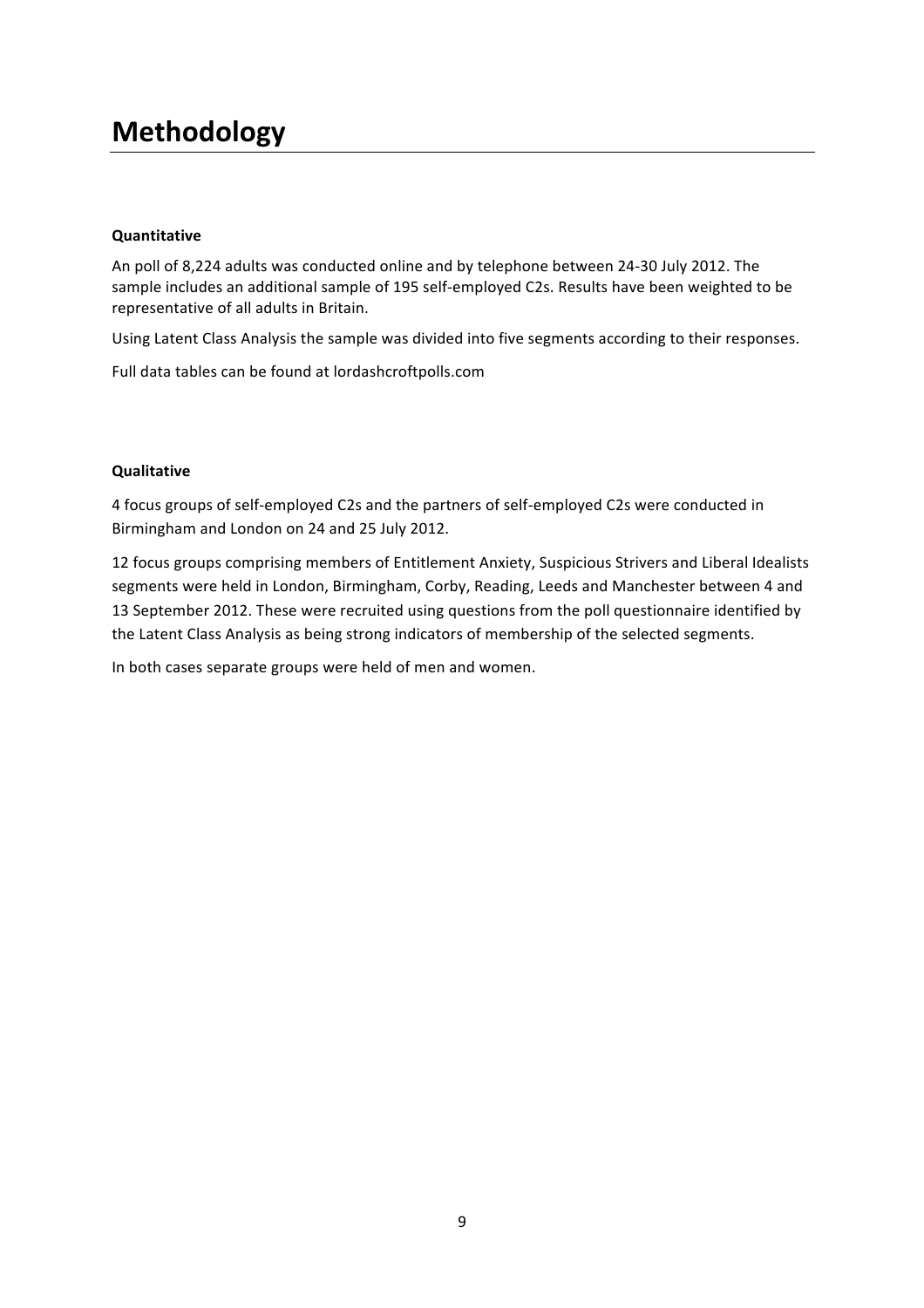## **Segment 1: Optimistic Individualists**

| <b>Current voting intention</b> | Con 53%, Lab 11%, Lib Dem 8%, UKIP 7%, Others 2%<br>(Won't vote/don't know 18%)                                                                                 |  |  |  |  |
|---------------------------------|-----------------------------------------------------------------------------------------------------------------------------------------------------------------|--|--|--|--|
| 2010 election                   | Con 56%, Lib Dem 13%, Lab 9%, UKIP 2%, Others 1%<br>(Didn't vote/don't know 17%)                                                                                |  |  |  |  |
| Demographics                    | Tend to be aged 65+, in social group AB, married, identify themselves as<br>Christian, and often own their homes outright.<br>Constitute 29% of the population. |  |  |  |  |

Optimistic Individualists have an upbeat view of life and believe that hard work and enterprise will be rewarded. They think things are better for themselves and their families than they were ten years ago, and will be better still in ten years' time.

They believe hard work and determination, natural talent and ability, and luck are the most important factors in determining whether someone will succeed in Britain today. They strongly agree with the proposition that "if you work hard, it is possible to be successful in Britain no matter what your background", and feel that "in Britain today, generally speaking, people tend to get what they deserve in life".

Optimistic Individualists favour a limited role for the state, believing that "people expect too much from the government", and that "people today are too ready to talk about their rights - people have a responsibility to provide for themselves and should not expect the government to do so for them". They think "it should be easier for firms to hire people and let them go when they need to". Asked which is more important, a strong competitive economy or well-funded public services, they strongly favour a strong economy.

They are also suspicious of redistributive policies, and think that "if some people earn a great deal of money through their own ability and hard work that is a good thing and they should be allowed to enjoy it". They feel "the gap between the richest and the poorest doesn't matter much as long as the poorest are getting better off".

Optimistic Individualists see the most important characteristics of a Prime Minister as doing "what he believes is best regardless of what is popular", being "strong and decisive", and "hard-headed and clear thinking". They are extremely positive about Margaret Thatcher's time in office.

This is the only segment in which people are most likely to say the Conservatives, rather than any other party, are "on the side of people like me" and "want to help ordinary people get on in life". They are more than twice as likely as any other segment to say the Conservative Party "shares my values". They are the only segment in which thinks the Tories are the party that best represents "someone like you", "the country as a whole", "an unemployed person who wants to work and is looking for a job", "a skilled manual worker" and "an immigrant who wants to work and contribute".

Optimistic Individualists are also twice as likely as any other segment to say that "cutting the deficit and the debt" is the most important issue facing the country.

Conservative support has become increasingly concentrated in this group. At the 2010 election, its members made up 58% of the party's vote share; that has now risen to 66%. They are the most likely to turn out and vote.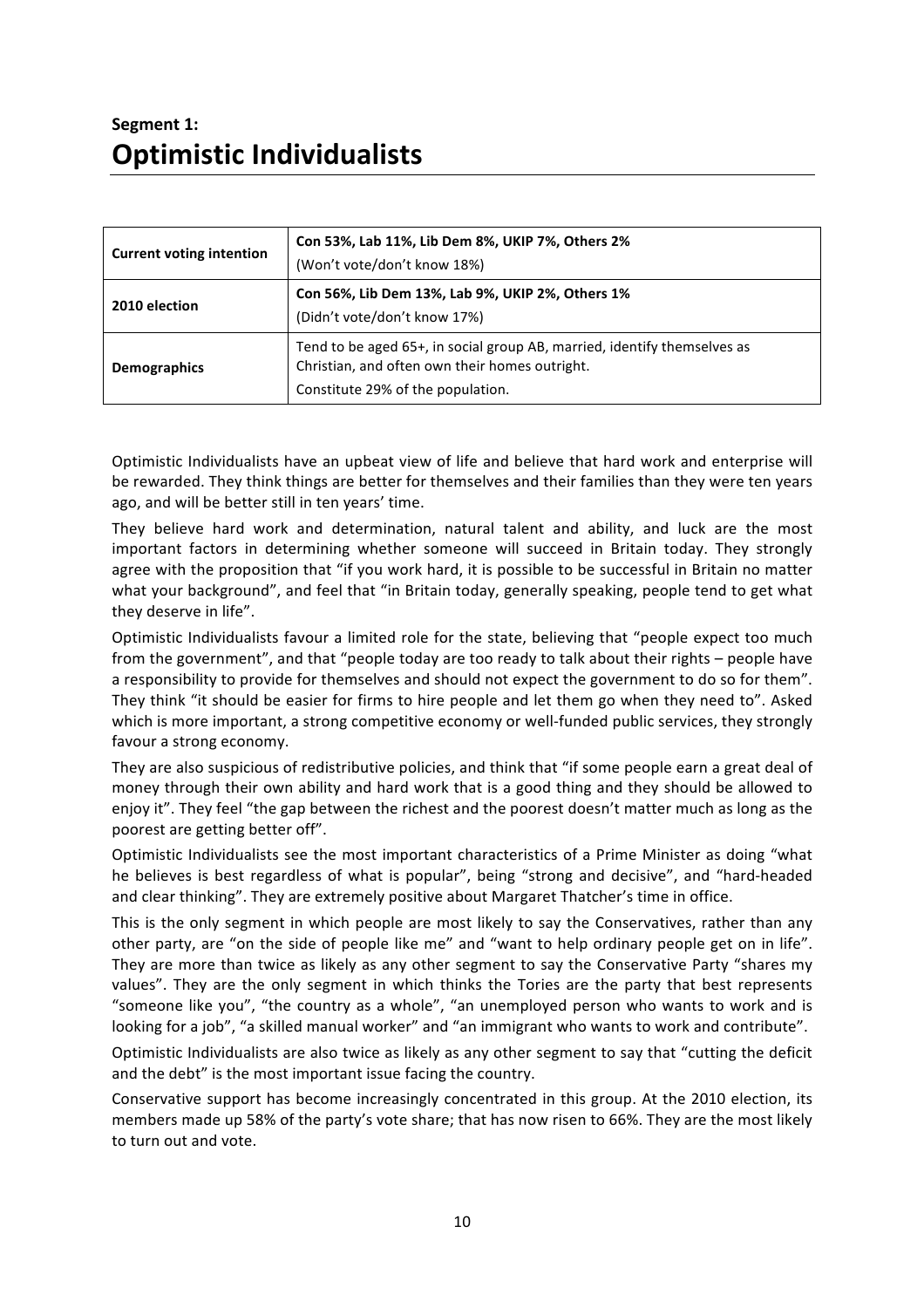### **Segment 2: Entitlement Anxiety**

| <b>Current voting intention</b> | Lab 37%, Con 9%, Lib Dem 6%, UKIP 7%, Others 11%<br>(Won't vote, don't know 19%)                                                                                                                           |  |  |  |  |
|---------------------------------|------------------------------------------------------------------------------------------------------------------------------------------------------------------------------------------------------------|--|--|--|--|
| 2010 election                   | Lab 28%, Lib Dem 18%, Con 17%, UKIP 3%, Others 5%<br>(Didn't vote/don't know 29%)                                                                                                                          |  |  |  |  |
| <b>Demographics</b>             | Mostly female, tend to be aged 35-64, in social groups C2DE, renting from council<br>of housing association, with secondary school as the highest level of education.<br>Constitute 28% of the population. |  |  |  |  |

Members of the Entitlement Anxiety segment tend to have a gloomy outlook on life. They feel they have a raw deal from an unfair system, which works against their interests and rewards others who they feel are less needy or deserving – notably immigrants, benefit claimants and the rich.

Though they say that hard work and determination, talent and ability, and luck are the most important determinants of success in Britain today, they believe at the same time that "in Britain today there seems to be little connection between what people get in life and what they deserve". Focus group participants complained that the government seemed to have the wrong priorities, and that they felt as though they were in the front line when it came to cuts: "The government gives so *much* money to the wrong causes a lot of the time, and people out there, particularly people who *aren't* well off, they just think, you know what, it's not even worth me going to work"; "It's oh no, what's coming off me now, what am I going to start losing money for this time? The unemployed are *fine, the rich it doesn't really affect at all, but it's me that's being impacted."* 

Entitlement Anxiety think their circumstances have declined over the last decade and will do so again over the next. Not only do they often say they are disappointed with how their lives have turned out, they expect life to be worse for their children than it has been for them. They believe that "with the way the economy and society is changing, there will be more threats to my standard of living in future than there will be opportunities to improve it". The decline of manufacturing is an important part of their pessimism: "Forty years ago when I started work you could pack in on a *Friday* and start work on a Monday, and now if you pack in on a Friday you can maybe get a job in *two* years' time"; "We haven't got the industry we used to have so we can't provide the jobs we used to provide. You could get a good office job and you could easily get promoted if you did well. It's not *like that any more. What is it now? Retail, telesales..."* More than three quarters describe themselves as working class, more than in any other segment.

Many in this group feel insecure and vulnerable. This is often because they themselves have experienced changes in their circumstances to the extent that they find themselves struggling when they had recently been comfortable. They often find it hard to keep up with the demands of their children; they sometimes perceive (and resent) that people who do not work seem to find it easier to provide small luxuries. They also worry that their children have acquired unrealistic expectations about the lifestyle they can expect.

They feel strongly (and more so than any other segment) that "immigration has changed the character of Britain for the worse and has put added pressure on schools, hospitals and public housing at a time when these are overstretched as it is". They are also the segment most likely to name immigration as the most important issue facing the country.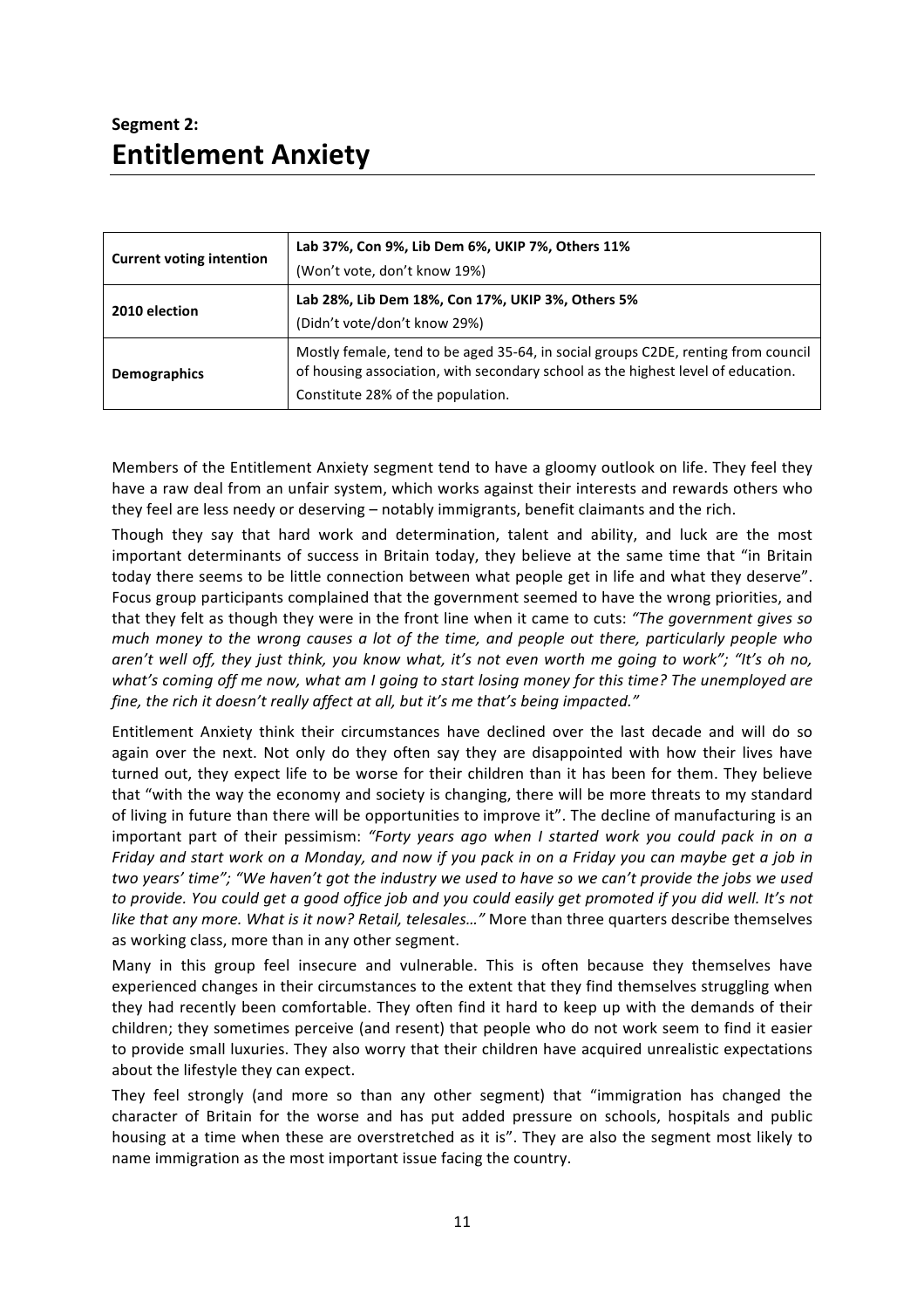They do not feel that government takes account of their needs, or those of people like them. They believe that "people are entitled to expect more from government", "it is mainly the government's responsibility to ensure that everyone has a decent pension in their retirement", and "people have a right to things like decent housing, healthcare, education and enough to live on, and the government should make sure everyone has them". Accordingly, the Entitlement Anxiety segment feels the most important characteristic of a Prime Minister is that he "truly listens to the people".

Asked which parties have which positive attributes, they tend towards Labour but are likely to say "none of them" in most cases. They name Labour as the best party in all policy areas except "reforming welfare to stop scroungers and cut benefit dependency", on which they put the Conservatives ahead by 10 points (compared to 30 points among the sample as a whole). They say they would prefer Ed Miliband to David Cameron as Prime Minister.

Since the 2010 election Labour have more than doubled their 11-point lead among this segment, thanks to big swings from the Conservatives and, especially, the Lib Dems. Entitlement Anxiety now accounts for one third of Labour support, and 11% of the Tories'.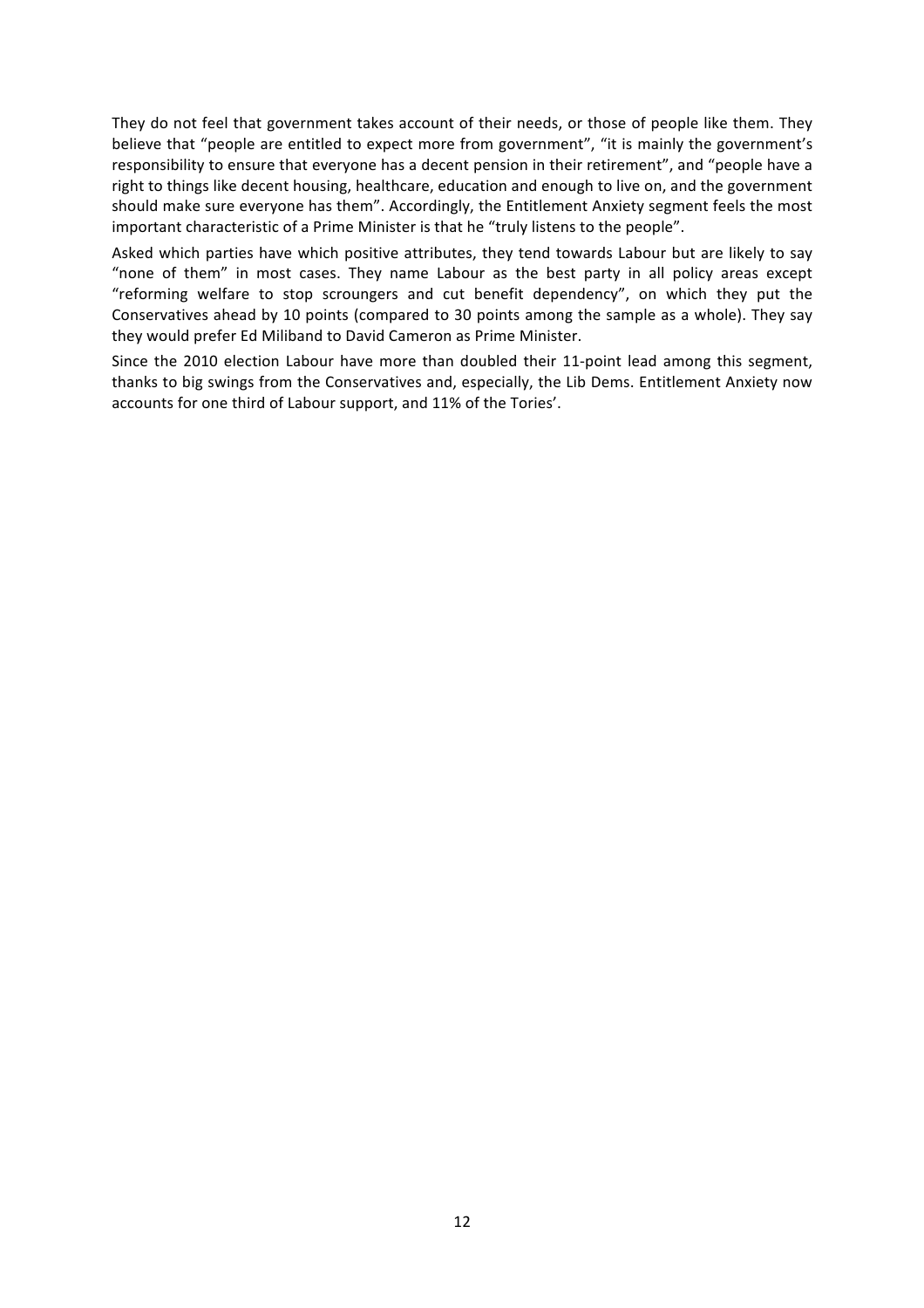### **Segment 3: Suspicious Strivers**

| <b>Current voting intention</b> | Lab 25%, Con 20%, Lib Dem 8%, UKIP 12%, Others 6%<br>(Won't vote/don't know 29%)                   |
|---------------------------------|----------------------------------------------------------------------------------------------------|
| 2010 election                   | Con 29%, Lab 19%, Lib Dem 18%, UKIP 3%, Others 3%<br>(Didn't vote/don't know 27%)                  |
| Demographics                    | Disproportionately male, concentrated in the C2 social group.<br>Constitute 15% of the population. |

This segment has many of the rugged attitudes generally associated with striving. At the same time, they are not sure that their endeavour, and that of people like them, will bring the rewards it should.

Suspicious Strivers think a competitive economy is more important than well-funded public services. They agree strongly that "the gap between the rich and poor doesn't matter much as long as the poor are getting better off" and that "people expect too much from government". Accordingly, they think "the person who benefits most from a university education is the student who receives it, so students should pay the biggest share of the cost of university education over their lifetime", and that "it should be easier for firms to hire people and let them go when they need to", rather than that employees should be given more rights.

Suspicious Strivers believe that "if some people earn a great deal of money through their own ability and hard work that is a good thing and they should be allowed to enjoy it", rather than that wealth should be shared out more equally through higher taxes on the rich.

At the same time, when it comes to getting on in life, they think a person's own hard work and determination count for less than his connections through family and friends, family circumstances when young, his parents income and the kind of school he went to (which they select as the most important factor more than any other segment). They also tend to agree that "in Britain today, people from some backgrounds will never have a chance to be successful no matter how hard they work". While it is no longer the case that certain opportunities or professions are closed to people from most backgrounds, some will not have the horizons to take advantage of their talents: "If *you're not born into opportunity in the first place, it's very difficult to see where the opportunities* lie": "We're fortunate in being people who can look beyond the end of their street and ask what's out *there.* A lot of the people I deal with have never been outside their borough". They often argue that young people who put themselves through the right aspirational hoops, such as working hard at school and going to university, increasingly find that the supposed rewards - such as good jobs and the ability to buy a house  $-$  are harder to come by than they were for previous generations.

They are divided over whether their lives are better or worse than they were ten years ago, and over whether they will be better in ten years' time. Suspicious Strivers are particularly sensitive to signals that their effort goes unrewarded, or even counts against them: "My 16 year-old daughter has gone to school and seen the government give kids in her class a free computer. She asked why we didn't *get one, and it's because we both work hard and pay all our bills. It seems the wrong thing to do these days";* "What makes me cross is that you work hard to make things better for your family, and then get penalised, because then when it comes to getting any help with anything, for the children for school or whatever, you don't get a thing. We wouldn't have qualified for the Education *Maintenance Allowance, but I couldn't afford to give my children £40 a week. It would have been a* real strain on my family to do that"; "There are a lot of families who have worked very hard to get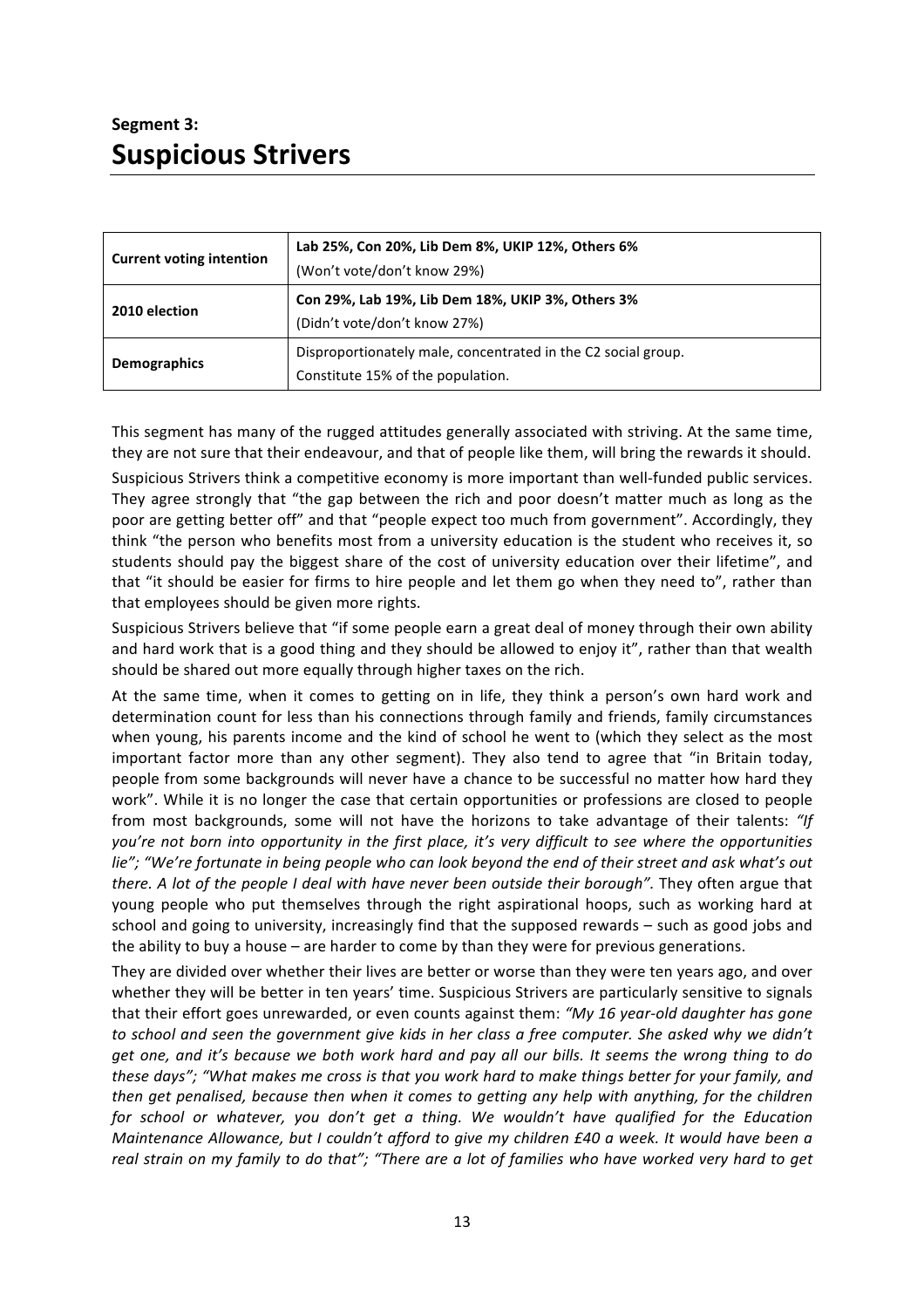where they are, and just because they have worked hard to get a nice house or a nice car or whatever, why should they be penalised, like taking their Child Benefit away?"

People in this segment often argue that the government's apparent willingness to provide for people who seem not to want to provide for themselves diminishes the relative rewards of hard work and thereby erodes aspiration, particular among younger people who come into contact with them: *"When I was a child, if I hadn't got the aspirations then I wouldn't be able to have nice things. Now, the gap between success and where they'll sit by doing nothing isn't as big as it was"; "At the moment* we've got such a tiered society, where you're got people who work really hard and get no *respect for that really, because everything is ploughed into people who don't work and won't work"; "You'll* always have an element of the population with drive and initiative, entrepreneurs. But for me *there is a growing majority of people who are having that taken out of them because it's too easy, and because there are other people who work against the system"; "I know the shame of being on benefit* would mean I would take any job. Now we've got a standard where you can actually say with *a* straight face, 'I'm not doing that, I'd rather stay on benefits'."

Suspicious Strivers feel very much part of the "squeezed middle" (though most had not heard the term): "I would never go as low as benefits and my aspirations are that I have passed the graduate entry level jobs, but I'm not at £150,000. So I am in the middle. I don't get benefits, I don't get any *help* from anybody, but I am penalised because I do it all on my own". The squeezed middle is "those in the middle that are the majority that potentially make the most payments but get the least back." This contributes to their view that no party is particularly on the side of people who want to get on in life. Such a person "will just have to do it himself. He won't get any help from anyone else. They're *just trying to work out how to get tax off you".* 

Suspicious Strivers are generally positive about Mrs Thatcher's time as Prime Minister but do not have a strong political affiliation. They are the least likely of any of the segments to say they identify with a political party; when asked which party has particular positive attributes they usually answer "none of them". They are more likely than average to think immigration and welfare reform are among the most important issues facing Britain.

There has been a substantial swing to Labour from both the Conservatives and the Lib Dems in this segment, which the Tories won comfortably at the 2010 election. They also have an unusually high tendency to say they will vote UKIP. Nevertheless, they give a higher than average lead to David Cameron as being the best Prime Minister.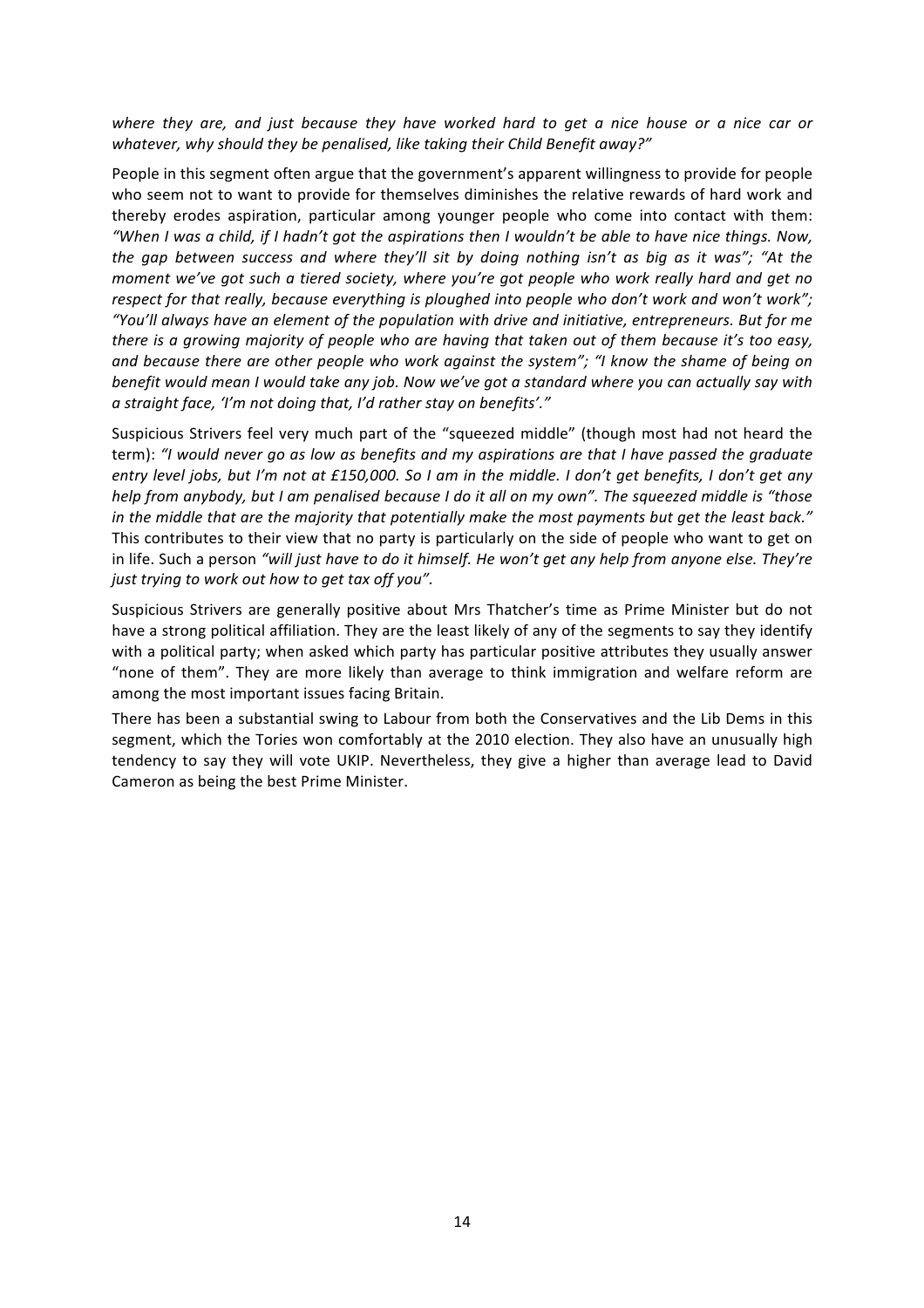### **Segment 4: Liberal Idealists**

| <b>Current voting intention</b> | Lab 43%, Con 14%, Lib Dem 11%, UKIP 1%, Others 8%<br>(Won't vote/don't know 21%)               |
|---------------------------------|------------------------------------------------------------------------------------------------|
| 2010 election                   | Lab 30%, Lib Dem 23%, Con 15%, UKIP 1%, Others 4%<br>(Didn't vote/don't know 27%)              |
| <b>Demographics</b>             | University educated, ABC1, disproportionately London-based<br>Constitute 14% of the population |

Liberal Idealists tend to be optimistic about their prospects. They are the most likely of any segment both to think their own circumstances are better than they were ten years ago, and that they will be better still in ten years' time; they also feel that "the way society is changing will bring more opportunities for me to improve my standard of living than threats to it".

However, they think that in general, a person's family circumstances when young are as important as natural talent and ability in determining whether he or she will succeed in Britain today. As one focus group participant put it, *"I* would say things have changed because of the internet – there's *more opportunity for individuals to progress if they've got talent... But there is a tier of society that is unattainable, a tier of job and a tier of aspiration that is unattainable."* Despite being universityeducated professionals, nearly half of Liberal Idealists describe themselves as working class.

Liberal Idealists value well-funded public services over a competitive economy, and are more likely than most to believe that "most of the big improvements in life over the years are the result of collective efforts, often led by governments". They think "the gap between rich and poor should not be allowed to get too wide, even if that means holding back the richest", "the government should do more to ensure that wealth in Britain is shared out more equally by imposing much higher taxes on those with the highest incomes". They consider that "there should be more protection for employees even if that costs firms more and fewer jobs are created overall".

This is the only segment in which people are more likely to think immigration has enhanced the culture and prosperity of Britain rather than changed the country's character for the worse and put extra pressure on public services. They are more likely than the Optimistic Individualists, Welfare Anxiety and Suspicious Strivers to name the NHS and schools among the most important issues facing Britain. They give Labour a bigger than average lead on all policy areas and prefer Ed Miliband to David Cameron as prime Minister.

Liberal Idealists have a negative view of Mrs Thatcher's time in office and tend to associate Labour or the Lib Dems with particular positive attributes. For them, the most desirable characteristics for a Prime Minister are to be "caring and compassionate" and "respected and intelligent".

This segment accounts for one fifth of Labour's support, and less than a tenth of the Tories'.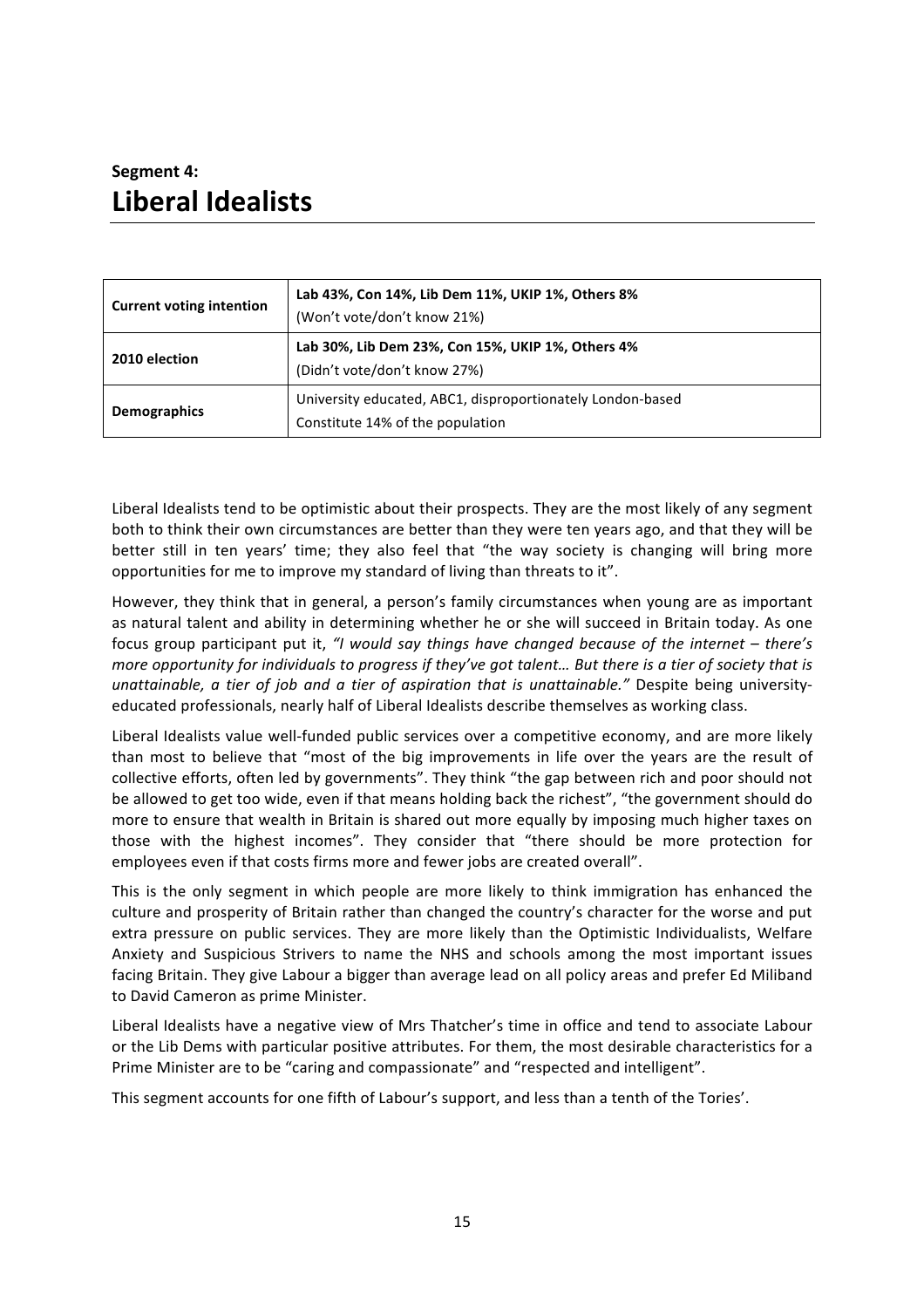## **Segment 5: Downbeat Dependants**

| <b>Current voting intention</b> | Lab 56%, Lib Dem 6%, Con 2%, UKIP 6%, Others 16%<br>(Won't vote/don't know 18%)                  |
|---------------------------------|--------------------------------------------------------------------------------------------------|
| 2010 election                   | Lab 38%, Lib Dem 25%, Con 6%, UKIP 3%, Others 8%<br>(Didn't vote/don't know 22%)                 |
| <b>Demographics</b>             | Social group DE, renting from council or housing association<br>Constitute 14% of the population |

Downbeat Dependants have a pessimistic view of their prospects and look to government to meet their needs.

Overwhelmingly, people in this segment think their circumstances are worse than they were ten years ago and will be worse again in ten years' time. When it comes to succeeding in Britain today they believe connections, family background, parents' income and the kind of school attended are the most important factors; they are the least likely of all segments to select hard work and determination. They believe strongly that "in Britain today, people from some backgrounds will never have a real chance to be successful no matter how hard they work".

They think "people have a right to things like decent housing, healthcare, education and enough to live on, and the government should make sure everyone has them". They value well-funded public services over a strong, competitive economy, and think "there should be more protection for employees even if that costs firms more and fewer jobs are created overall". They are the most likely to name the NHS and "ensuring people are treated fairly" among the most important issues facing Britain.

The Downbeat Dependant segment believes "the government should do more to ensure that wealth in Britain is shared out more equally by imposing much higher taxes on those with the highest incomes"; similarly that "the gap between the rich and poor should not be allowed to get too wide, even if that means holding back the richest". They have an extremely negative view of Mrs Thatcher's time as Prime Minister.

This segment strongly identifies with Labour. A majority say the Labour Party is "on the side of people like me" (compared to just 2% who say it of the Conservatives), and they are more likely than other segments to associate Labour with other positive attributes. They say Labour are the best party on all policy issues by a huge margin.

The Downbeat Dependants segment constitutes a quarter of Labour's vote (and just 2% of Conservative support). The segment has seen a huge swing from the Lib Dems to Labour since the 2010 election.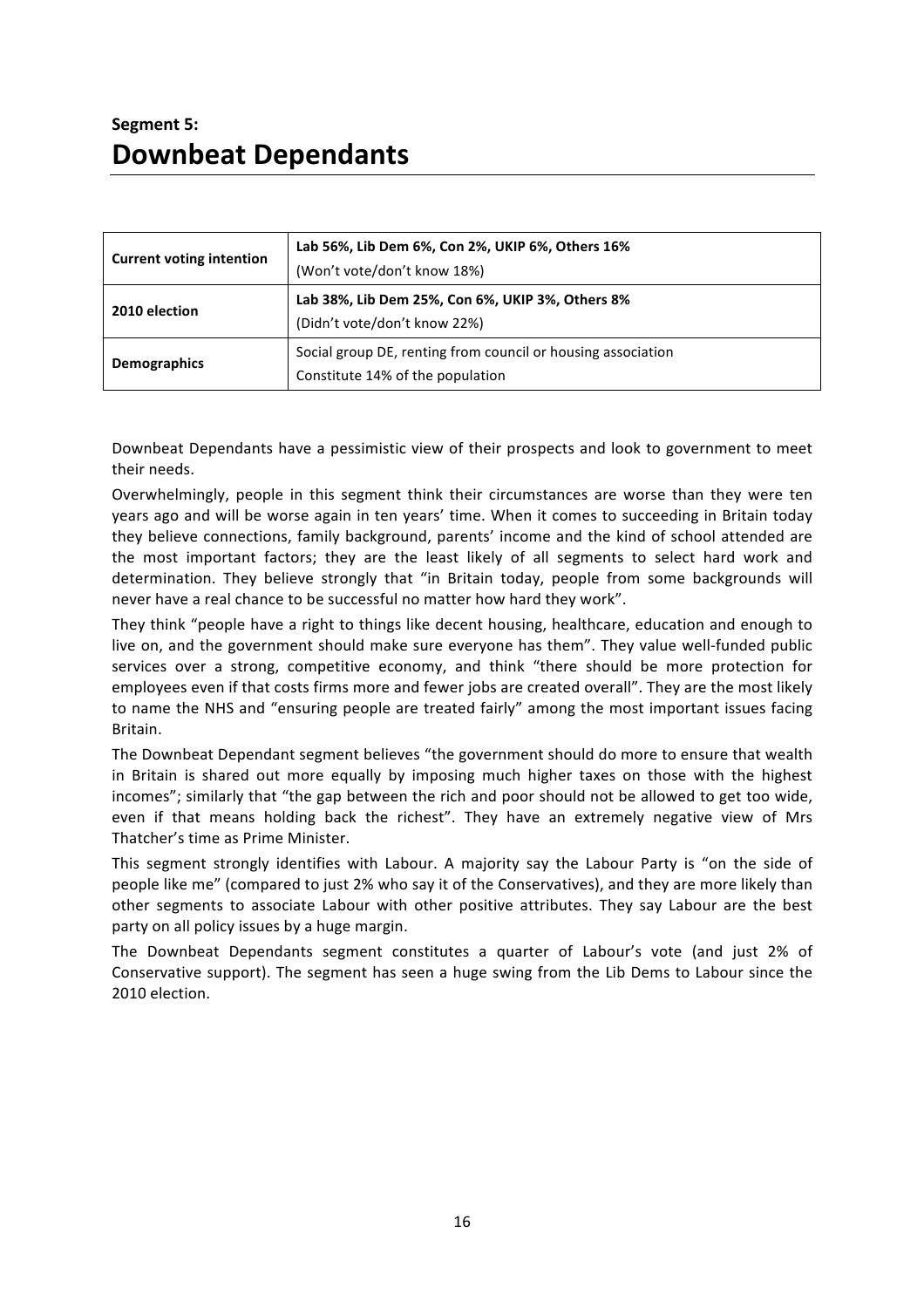# **Self-employed C2s: the original Blue Collar Tories?**

In the 2010 general election, the Conservatives beat Labour by 10 points (41% to 31%) among selfemployed C2s. Since then, there has been a 6-point swing to Labour, who led by 37% to 35% among the group in our poll. This is lower than the 8.5% swing among voters as a whole: while the decline in the Conservative share was just as great as for voters generally, the increase in support for Labour was rather smaller.

This pattern was evident elsewhere in the research. In general, self-employed C2s were slightly more positive about the Conservative Party than the general population (and than C2s as a whole). They were, in most cases, marginally more likely to associate the Tories with positive attributes, and to trust the Conservatives over Labour on economic issues. They also preferred David Cameron to Ed Miliband by 18 points, more than twice the margin among voters as a whole. They were much more likely to have a positive view of Margaret Thatcher's time as Prime Minister.

However, the differences between the attitudes of self-employed C2s and the general population where much bigger when it came to their more negative view of Labour – most notably on being "on the side of people like me" and whether the party "wants to help ordinary people get on in life" (though in both cases they thought the statement more likely to be true of Labour than the Tories). While their ratings of David Cameron's qualities were similar to that of voters in general, the scores they awarded to Ed Miliband were notably lower. They often grudgingly accepted the government's case for cutting the deficit, and were suspicious of Labour's approach: "The Labour version, which is to try and spend your way out of it, is much more of a gamble and much more dangerous."

Self-employed C2s were more likely than the population as a whole to name controlling immigration as one of the three most important issues facing the country, putting it second overall to getting the economy growing and creating jobs. They were also more likely than average to prioritise cutting taxes, dealing with crime, and scrapping unnecessary rules and regulations.

Like voters in general, self-employed C2s were quite evenly divided between those who thought things would be better overall in ten years' time and those who thought they would be worse, both for the country as a whole and for them and their families. However, self-employed C2s were considerably more likely than the population as a whole to say things were worse than they were ten years ago, especially for them and their families.

In focus groups, participants would often say that although they had a reasonable amount of business, they would often be pricing jobs at the same level as twenty years ago, owing to a combination of big contractors and agencies squeezing costs, and competition from migrant labour: "They're coming in as skilled trades, aren't they? You can't compete with someone who's sharing *three* or four to a room and paying cheap rent. We've got to pay a mortgage and bring up families... They'll work hard but the thing is they're bringing down the price of everything". Where they could once effectively name their price, tradesmen increasingly faced resistance from customers: "We no *longer* do call out charges, we have to go out and do free estimates and free call-out charges, *whereas that used to be the main bulk of our business. We used to bang £45 on just for a call-out"; "My husband is an electrician, and he goes to somebody and they want him to do a load of stuff, and he'll say 'that will be £60', and they say 'sixty quid?' And it's taken him an hour to get there, and it* will be an hour to get back, and two hours work, and they don't want to pay. It's barter. So from one week to the next, you don't know."

At the same time, their own business costs were rising, banks were less accommodating, and higher prices made for a declining standard of living. Some said their families had also suffered from changes to tax credits.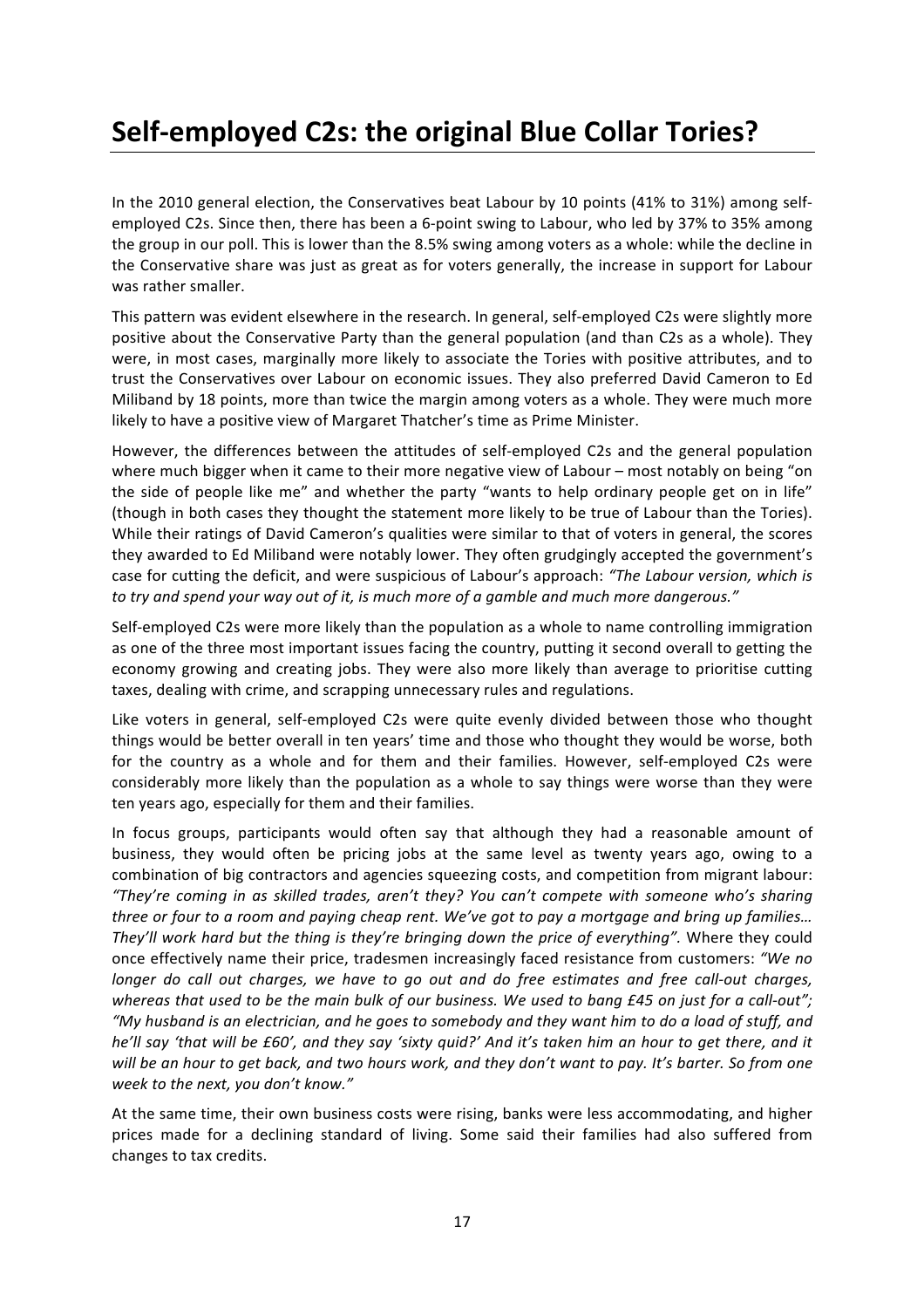Like the general population, self-employed C2s thought the most important factors when it comes to determining whether someone is likely to succeed in life were hard work and determination, and natural talent and ability – though by slightly less than average. They were marginally more likely to mention external factors, particularly the area where a person grew up. Even so, they agreed by 24 points that "if you work hard, it is possible to be very successful in Britain no matter what your background", compared to 10 points among the population as a whole, against the proposition that "people from some backgrounds will never have a real chance t be successful no matter how hard they work".

This group were significantly more likely than average to say a strong, competitive economy was, if they had to choose, more important than well funded public services. Nearly two thirds agreed that "it should be easier for firms to hire people and let them go when they need to", compared to just over half of respondents generally, rather than that "there should be more protection for employees even if that costs firms more and fewer jobs are created". By a 12-point margin, self-employed C2s thought that "if some people earn a great deal of money through their own ability and hard work, that is a good thing and they should be allowed to enjoy it", while the population as a whole preferred the alternative, "the government should do more to ensure that wealth in Britain is shared out more equally by imposing much higher taxes on those with the highest incomes".

Self-employed C2s were 1 point less likely to say they identified with the Conservatives than the population as a whole, they were 6 points less likely to say they identified with Labour. Only a quarter (26%) said they thought the Tories were the party that best represented self-employed people – though this represented a 9-point lead over Labour – while more than half (51%) said no party represented them. Though they were used to politicians talking about the idea of supporting people who worked hard and wanted to get on in life, and usually associated the sentiment with the Conservatives, they did not usually think that anything much lay behind it: "Any politician who would *not* say that, that would be surprising. I can't imagine anybody getting up and saying 'I do not support people who work hard to support themselves'." There was also a feeling that talk of people doing well whatever their background could sound inauthentic from politicians they assumed had had life rather easy, or achieved their own success from a head start – even if their sentiment was genuine: "Thinking of someone who comes from a wealthy family, you can talk about it, but has he *ever really experienced it himself?* So he says you've just got to have the oomph to just do it. He had *the youth and the money maybe to do it, or the backing of his parents"; "I don't regard the Tories as having* come from anywhere where they need to pull their trousers as high as certain people have had to. Other people have had to make more effort."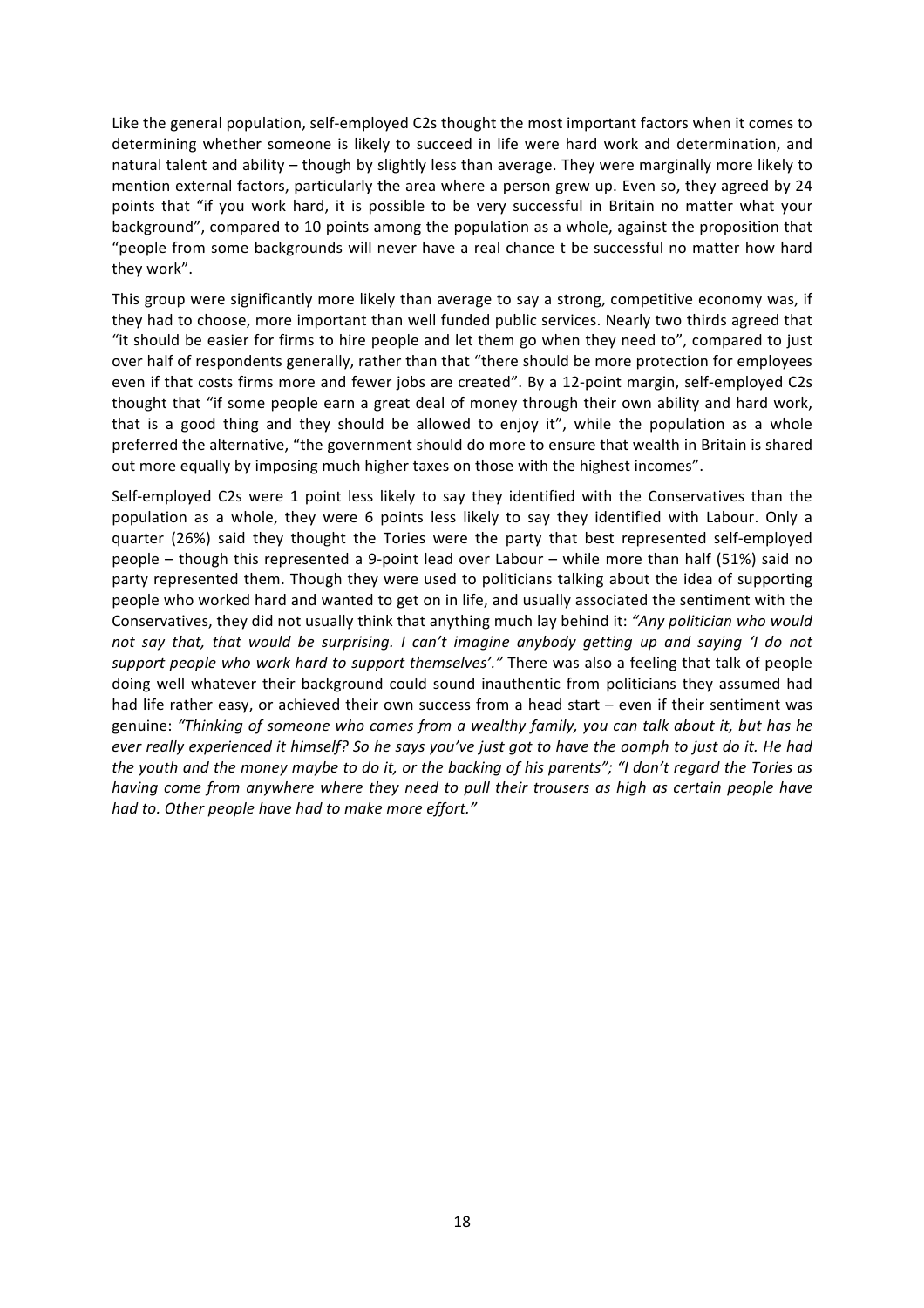# **Full poll results**

| <b>S.E. C2s:</b>  | Self-employed C2s                                        |
|-------------------|----------------------------------------------------------|
| Op Ind:           | Optimistic Individualists (Segment 1: 29% of population) |
| Ent Anx:          | Entitlement Anxiety (Segment 2: 28% of population)       |
| <b>Sus Striv:</b> | Suspicious Strivers (Segment 3: 15% of population)       |
| Lib Id:           | Liberal Idealists (Segment 4: 14% of population)         |
| Dow Dep:          | Downbeat Dependants (Segment 5: 14% of population)       |

1. If there were to be a general election tomorrow, which party do you think you would vote for? [Excludes don't know/won't vote. Changes since 2010 general election in brackets]

|                     | <b>ALL</b>    | <b>S.E. C2s</b> | Opt Ind     | <b>Ent Anx</b> | <b>Sus Striv</b> | Lib Id       | Dow Dep        |
|---------------------|---------------|-----------------|-------------|----------------|------------------|--------------|----------------|
| <b>Conservative</b> | $31\%$ $[-6]$ | $35\%$ $[-6]$   | 65% [-3]    | 13% [-11]      | $29\%$ [-11]     | 18% [-3]     | $2\%$ [-5]     |
| Labour              | $41\%$ [+11]  | $37\%$ [+6]     | $13\%$ [-2] | $54\%$ [+16]   | $34\%$ $[+8]$    | $56\%$ [+16] | $71\%$ $[+23]$ |
| Lib Dem             | $9\%$ [-15]   | $9\%$ [-5]      | $9\%$ [-7]  | $8\%$ $[-17]$  | $11\%$ [-14]     | 14% [-18]    | $6\%$ $[-26]$  |
| <b>UKIP</b>         | $9\%$ [+6]    | $10\%$ [+6]     | $9\%$ [+7]  | $11\%$ [+9]    | $17\%$ $[+13]$   | $2\%$ [+1]   | $7\%$ $[+3]$   |
| Other               | $10\%$ [+4]   | $9\%$ [+4]      | $3\%$ [+1]  | $14\%$ [+6]    | $9\%$ [+2]       | $10\%$ [+3]  | $14\%$ [+4]    |

- This represents an 8.5% swing from Conservative to Labour among the population as a whole, and a 6% swing among self-employed C2s.
- 2. Here are some things that people have said about the main political parties. Please can you say whether, on balance, you think the statement is true of the Conservative Party / the Labour Party / the **Liberal Democrats?**

|                                                                |            | <b>Conservatives</b> | Labour     |                 | <b>Lib Dems</b> |                 |
|----------------------------------------------------------------|------------|----------------------|------------|-----------------|-----------------|-----------------|
|                                                                | <b>ALL</b> | <b>S.E. C2s</b>      | <b>ALL</b> | <b>S.E. C2s</b> | <b>ALL</b>      | <b>S.E. C2s</b> |
| On the side of people like me                                  | 24%        | 26%                  | 37%        | 30%             | 24%             | 24%             |
| Wants to help ordinary people get<br>on in life                | 28%        | 27%                  | 53%        | 45%             | 38%             | 35%             |
| Wiling to take tough decisions for<br>the long term            | 57%        | 54%                  | 29%        | 26%             | 24%             | 27%             |
| Shares my values                                               | 27%        | 28%                  | 35%        | 29%             | 22%             | 21%             |
| Competent and capable                                          | 29%        | 31%                  | 27%        | 21%             | 13%             | 15%             |
| Will do what they say                                          | 22%        | 20%                  | 22%        | 19%             | 12%             | 13%             |
| Represents the whole country, not<br>just some types of people | 17%        | 18%                  | 32%        | 28%             | 22%             | 22%             |
| Heart is in the right place                                    | 30%        | 30%                  | 43%        | 38%             | 39%             | 37%             |
| <b>Stands for fairness</b>                                     | 24%        | 25%                  | 40%        | 34%             | 34%             | 34%             |
| Stands for equal opportunity for all                           | 23%        | 27%                  | 44%        | 41%             | 35%             | 37%             |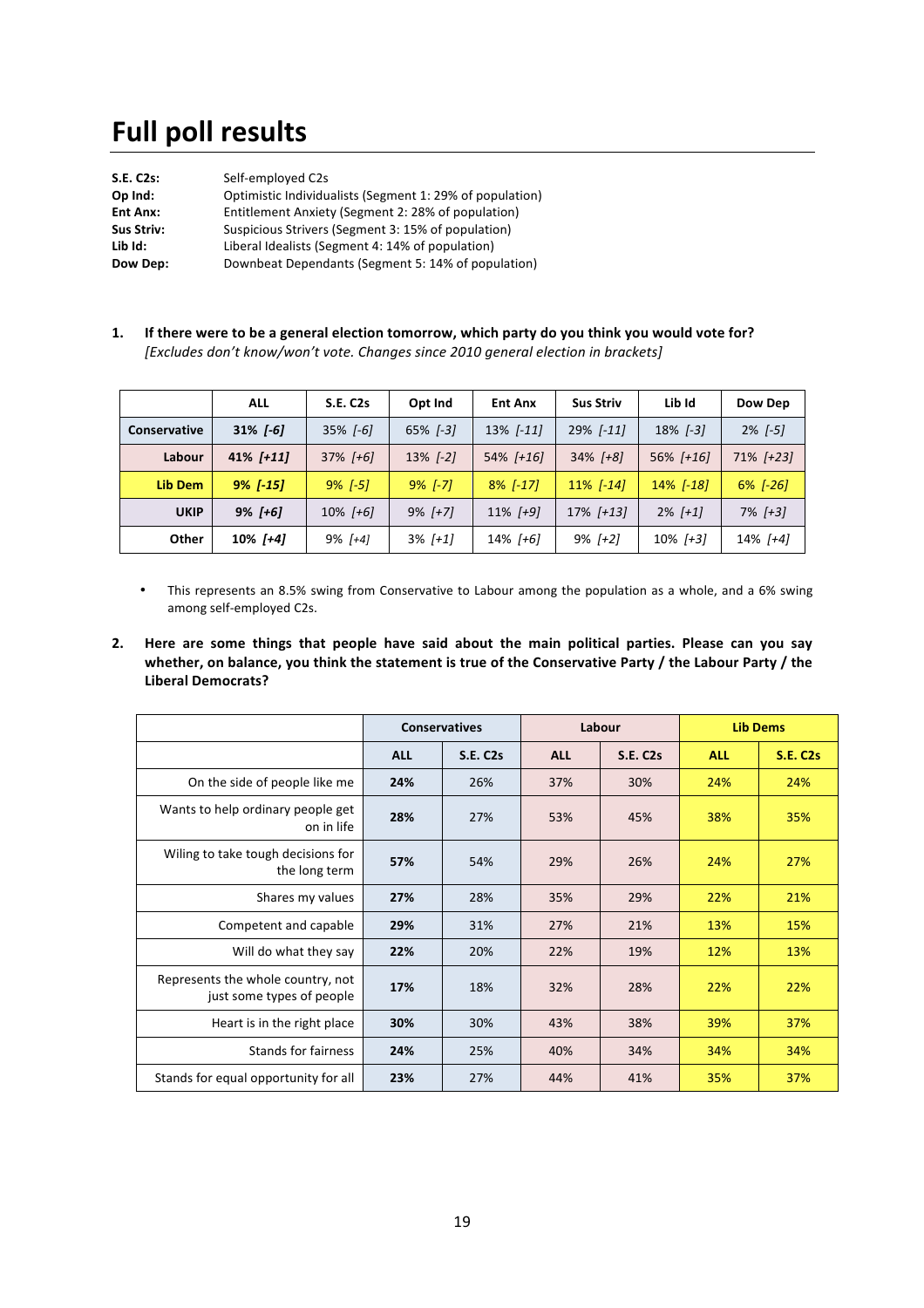|                                                             | <b>CONSERVATIVES</b> |         |                |                  |        |         |
|-------------------------------------------------------------|----------------------|---------|----------------|------------------|--------|---------|
|                                                             | <b>ALL</b>           | Opt Ind | <b>Ent Anx</b> | <b>Sus Striv</b> | Lib Id | Dow Dep |
| On the side of people like me                               | 24%                  | 55%     | 8%             | 20%              | 19%    | 2%      |
| Wants to help ordinary people get on in life                | 28%                  | 59%     | 12%            | 24%              | 23%    | 3%      |
| Wiling to take tough decisions for the long term            | 57%                  | 79%     | 46%            | 54%              | 55%    | 37%     |
| Shares my values                                            | 27%                  | 61%     | 10%            | 26%              | 19%    | 3%      |
| Competent and capable                                       | 29%                  | 57%     | 15%            | 26%              | 28%    | 6%      |
| Will do what they say                                       | 22%                  | 43%     | 10%            | 19%              | 23%    | 8%      |
| Represents the whole country, not just some types of people | 17%                  | 38%     | 6%             | 13%              | 15%    | 2%      |
| Heart is in the right place                                 | 30%                  | 60%     | 16%            | 27%              | 24%    | 4%      |
| <b>Stands for fairness</b>                                  | 24%                  | 52%     | 10%            | 20%              | 18%    | 2%      |
| Stands for equal opportunity for all                        | 23%                  | 49%     | 11%            | 19%              | 19%    | 3%      |

|                                                             | <b>LABOUR</b> |         |                |                  |        |                |
|-------------------------------------------------------------|---------------|---------|----------------|------------------|--------|----------------|
|                                                             | <b>ALL</b>    | Opt Ind | <b>Ent Anx</b> | <b>Sus Striv</b> | Lib Id | <b>Dow Dep</b> |
| On the side of people like me                               | 37%           | 17%     | 44%            | 29%              | 51%    | 59%            |
| Wants to help ordinary people get on in life                | 53%           | 44%     | 53%            | 44%              | 65%    | 68%            |
| Wiling to take tough decisions for the long term            | 29%           | 14%     | 34%            | 24%              | 40%    | 43%            |
| Shares my values                                            | 35%           | 14%     | 41%            | 25%              | 49%    | 59%            |
| Competent and capable                                       | 27%           | 13%     | 31%            | 20%              | 40%    | 39%            |
| Will do what they say                                       | 22%           | 12%     | 25%            | 17%              | 34%    | 34%            |
| Represents the whole country, not just some types of people | 32%           | 17%     | 37%            | 25%              | 41%    | 50%            |
| Heart is in the right place                                 | 43%           | 29%     | 45%            | 36%              | 55%    | 61%            |
| <b>Stands for fairness</b>                                  | 40%           | 24%     | 43%            | 33%              | 53%    | 61%            |
| Stands for equal opportunity for all                        | 44%           | 32%     | 45%            | 36%              | 58%    | 62%            |

|                                                             | <b>LIBERAL DEMOCRATS</b> |                |                |                  |        |                |
|-------------------------------------------------------------|--------------------------|----------------|----------------|------------------|--------|----------------|
|                                                             | <b>ALL</b>               | <b>Opt Ind</b> | <b>Ent Anx</b> | <b>Sus Striv</b> | Lib Id | <b>Dow Dep</b> |
| On the side of people like me                               | 24%                      | 29%            | 17%            | 21%              | 34%    | 19%            |
| Wants to help ordinary people get on in life                | 38%                      | 51%            | 27%            | 34%              | 45%    | 30%            |
| Wiling to take tough decisions for the long term            | 24%                      | 26%            | 21%            | 23%              | 30%    | 20%            |
| Shares my values                                            | 22%                      | 25%            | 16%            | 20%              | 30%    | 19%            |
| Competent and capable                                       | 13%                      | 18%            | 9%             | 14%              | 19%    | 6%             |
| Will do what they say                                       | 12%                      | 18%            | 8%             | 12%              | 15%    | 6%             |
| Represents the whole country, not just some types of people | 22%                      | 27%            | 16%            | 20%              | 28%    | 19%            |
| Heart is in the right place                                 | 39%                      | 49%            | 29%            | 38%              | 46%    | 32%            |
| <b>Stands for fairness</b>                                  | 34%                      | 45%            | 24%            | 32%              | 41%    | 29%            |
| Stands for equal opportunity for all                        | 35%                      | 46%            | 25%            | 31%              | 42%    | 31%            |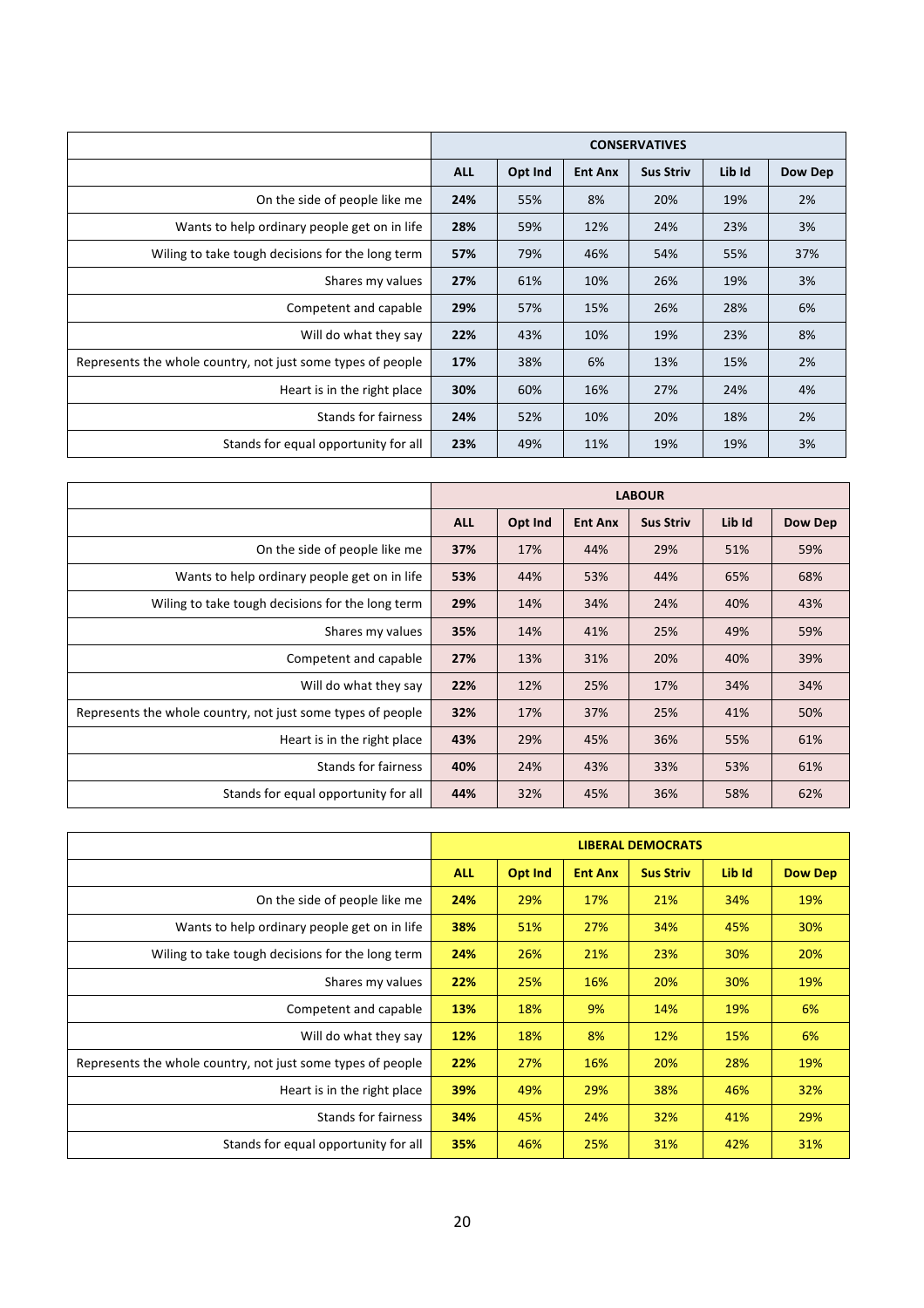### 3. Which of the following issues facing the country at the moment do you think is the most important / the second most important / the next most important?

[% naming the issue in top three]

|                                                                 | <b>ALL</b> | <b>S.E. C2s</b> |
|-----------------------------------------------------------------|------------|-----------------|
| Getting the economy growing and creating jobs                   | 76% [1]    | 72% [1]         |
| Cutting the deficit and the debt                                | 42% [2]    | 36% [3]         |
| Controlling immigration                                         | 39% [3]    | 45% [2]         |
| Reforming welfare to stop scroungers and cut benefit dependency | 34% [4]    | 34%<br>$[4]$    |
| Improving the NHS                                               | 23% [5]    | 19% [5=]        |
| Ensuring people are treated fairly                              | 20% [6]    | 19% [5=]        |
| Defending Britain's interests in Europe                         | 15% [7]    | 12% [10]        |
| Cutting taxes                                                   | 13% [8]    | 19% [5=]        |
| Dealing with crime                                              | 12% [9]    | 17% [8=]        |
| Scrapping unnecessary rules and regulations                     | 11% [10]   | 17% [8=]        |
| Improving schools                                               | 8% [11]    | 7% [11]         |
| Protecting the environment                                      | 6% [12]    | 5% [12]         |

|                                                                    | <b>ALL</b> | Opt Ind | <b>Ent Anx</b> | <b>Sus Striv</b> | Lib Id | Dow Dep |
|--------------------------------------------------------------------|------------|---------|----------------|------------------|--------|---------|
| Getting the economy growing and creating jobs                      | 76%        | 77%     | 77%            | 72%              | 75%    | 79%     |
| Cutting the deficit and the debt                                   | 42%        | 58%     | 34%            | 42%              | 43%    | 28%     |
| Controlling immigration                                            | 39%        | 38%     | 49%            | 46%              | 25%    | 31%     |
| Reforming welfare to stop scroungers and cut benefit<br>dependency | 34%        | 49%     | 32%            | 38%              | 26%    | 15%     |
| Improving the NHS                                                  | 23%        | 13%     | 24%            | 18%              | 34%    | 37%     |
| Ensuring people are treated fairly                                 | 20%        | 8%      | 22%            | 14%              | 25%    | 39%     |
| Defending Britain's interests in Europe                            | 15%        | 21%     | 14%            | 16%              | 10%    | 10%     |
| Cutting taxes                                                      | 13%        | 7%      | 17%            | 15%              | 15%    | 14%     |
| Dealing with crime                                                 | 12%        | 7%      | 14%            | 12%              | 15%    | 13%     |
| Scrapping unnecessary rules and regulations                        | 11%        | 12%     | 9%             | 14%              | 8%     | 11%     |
| Improving schools                                                  | 8%         | 5%      | 5%             | 7%               | 13%    | 13%     |
| Protecting the environment                                         | 6%         | 4%      | 4%             | 4%               | 10%    | 11%     |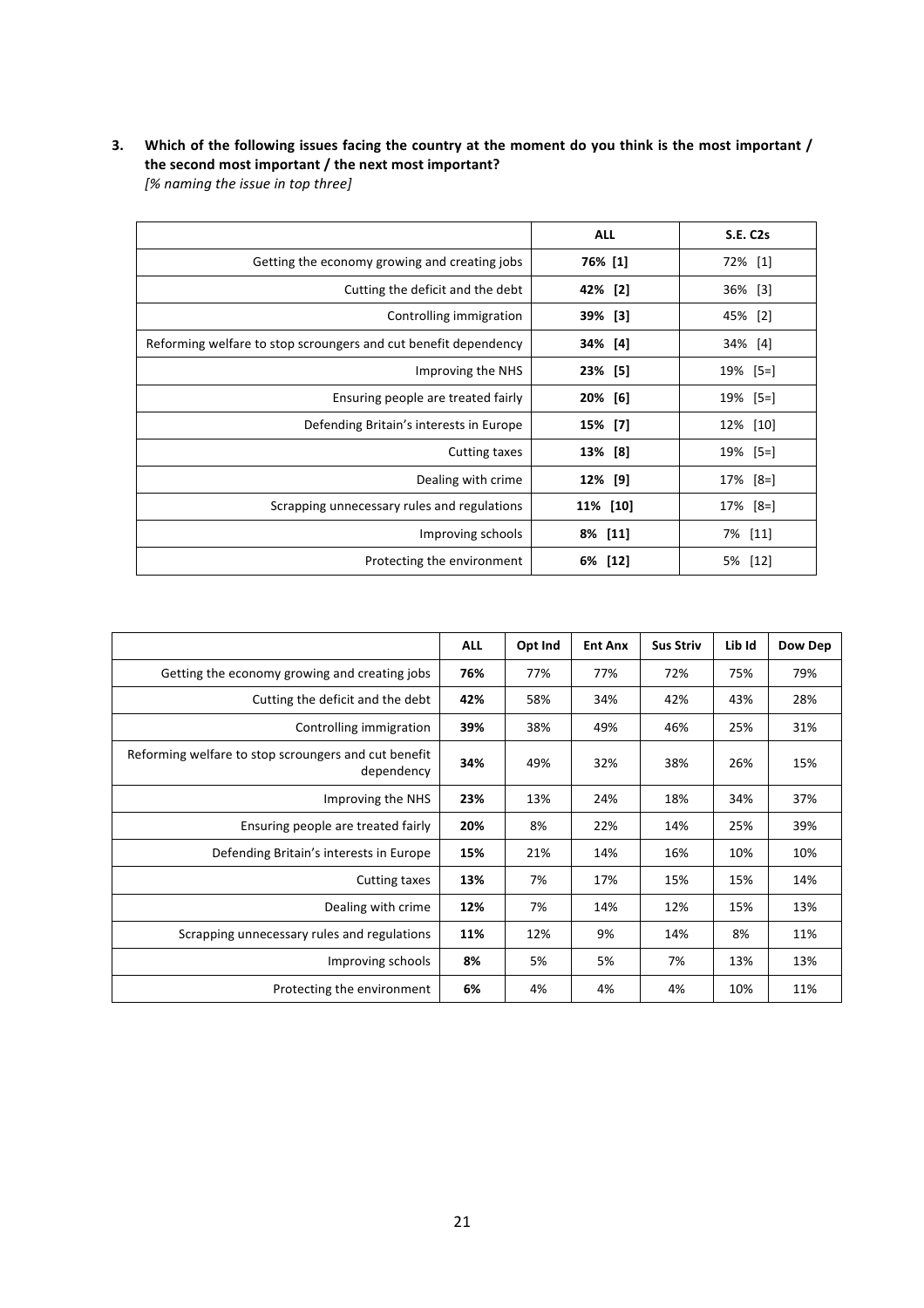|                                                                    |     | <b>ALL</b> |     |     | <b>S.E. C2s</b> |     |
|--------------------------------------------------------------------|-----|------------|-----|-----|-----------------|-----|
|                                                                    | Con | Lab        | LD  | Con | Lab             | LD  |
| Getting the economy growing and creating jobs                      | 41% | 47%        | 13% | 44% | 42%             | 14% |
| Cutting the deficit and the debt                                   | 54% | 34%        | 12% | 55% | 32%             | 13% |
| Controlling immigration                                            | 53% | 32%        | 15% | 51% | 29%             | 20% |
| Reforming welfare to stop scroungers and cut<br>benefit dependency | 59% | 29%        | 12% | 58% | 28%             | 14% |
| Improving the NHS                                                  | 29% | 53%        | 18% | 28% | 50%             | 22% |
| Ensuring people are treated fairly                                 | 26% | 47%        | 28% | 24% | 41%             | 35% |
| Defending Britain's interests in Europe                            | 52% | 35%        | 13% | 49% | 34%             | 17% |
| Cutting taxes                                                      | 35% | 47%        | 18% | 39% | 43%             | 18% |
| Dealing with crime                                                 | 49% | 39%        | 12% | 45% | 37%             | 17% |
| Scrapping unnecessary rules and regulations                        | 40% | 36%        | 24% | 41% | 31%             | 28% |
| Improving schools                                                  | 33% | 47%        | 20% | 34% | 43%             | 23% |
| Protecting the environment                                         | 24% | 33%        | 43% | 17% | 31%             | 51% |

### 4. Which party do you think would have the best approach to each of the following issues?

#### 5. Which of the following do you think would make the best Prime Minister?

|                    | <b>ALL</b> | <b>S.E. C2s</b> | Opt Ind | <b>Ent Anx</b> | <b>Sus Striv</b> | Lib Id | Dow Dep |
|--------------------|------------|-----------------|---------|----------------|------------------|--------|---------|
| David Cameron      | 47%        | 52%             | 80%     | 32%            | 52%              | 37%    | 11%     |
| <b>Ed Miliband</b> | 39%        | 34%             | 12%     | 51%            | 31%              | 46%    | 74%     |
| <b>Nick Clegg</b>  | 14%        | 14%             | 8%      | 17%            | 17%              | 18%    | 15%     |
| DC margin          | + 8%       | $+18%$          | +68%    | $-19%$         | $+21%$           | $-7%$  | $-63%$  |

### 6. Do you think that, overall, things in Britain are better or worse than they were ten years ago for **yourself and your family / for Britain as a whole?**

| Better now – Worse now   | ALL    | <b>S.E. C2s</b> | Opt Ind | <b>Ent Anx</b> | <b>Sus Striv</b> | Lib Id | Dow Dep |
|--------------------------|--------|-----------------|---------|----------------|------------------|--------|---------|
| For myself and my family | $-46%$ | $-62%$          | -6%     | $-92%$         | $-56%$           | +4%    | $-80%$  |
| For Britain as a whole   | $-72%$ | $-76%$          | $-52%$  | $-94%$         | $-78%$           | $-42%$ | $-90%$  |

### 7. Do you think that, overall, things in ten years' time will be better or worse than they are now for **yourself and your family / for Britain as a whole?**

| Will be better – will be worse | <b>ALL</b> | <b>S.E. C2s</b> | Opt Ind | <b>Ent Anx</b> | <b>Sus Striv</b> | Lib Id | Dow Dep |
|--------------------------------|------------|-----------------|---------|----------------|------------------|--------|---------|
| For myself and my family       | $+2%$      | $+4%$           | +58%    | $-46%$         | $-14%$           | +58%   | $-52%$  |
| For Britain as a whole         | 0%         | $+2%$           | +56%    | $-44%$         | $-14%$           | $+48%$ | $-54%$  |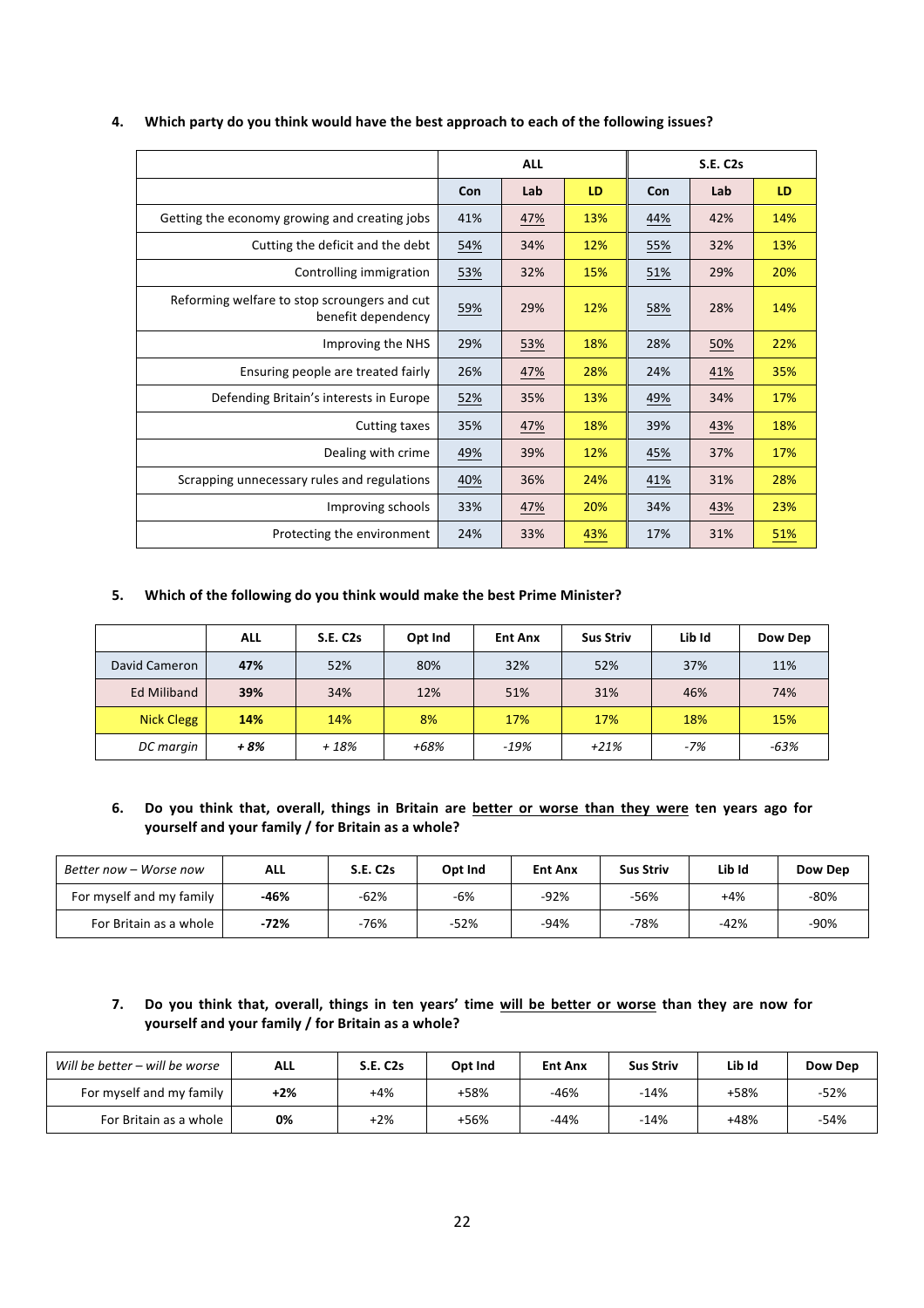|                 | <b>ALL</b> | <b>S.E. C2s</b> | Opt Ind | <b>Ent Anx</b> | <b>Sus Striv</b> | Lib Id | Dow Dep |
|-----------------|------------|-----------------|---------|----------------|------------------|--------|---------|
| Very positive   | 18%        | 25%             | 37%     | 9%             | 23%              | 9%     | 2%      |
| Quite positive  | 27%        | 33%             | 38%     | 25%            | 34%              | 21%    | 6%      |
| <b>POSITIVE</b> | 45%        | 58%             | 75%     | 35%            | 57%              | 30%    | 9%      |
| Quite negative  | 14%        | 10%             | 9%      | 16%            | 13%              | 20%    | 15%     |
| Very negative   | 27%        | 24%             | 5%      | 32%            | 15%              | 36%    | 67%     |
| <b>NEGATIVE</b> | 41%        | 34%             | 14%     | 48%            | 27%              | 56%    | 83%     |
| Don't know      | 14%        | 8%              | 11%     | 18%            | 15%              | 15%    | 9%      |

8. **What is your overall feeling about the period when Margaret Thatcher was Prime Minister, back in the 1980s?**

9. **Would you describe yourself as working class, middle class or upper class?** 

|                  | "Working class" | "Middle class" | "Upper class" |
|------------------|-----------------|----------------|---------------|
| <b>ALL</b>       | 58%             | 41%            | 1%            |
| <b>S.E. C2s</b>  | 73%             | 25%            | 2%            |
| AB               | 34%             | 64%            | 2%            |
| C1               | 55%             | 44%            | 1%            |
| C <sub>2</sub>   | 73%             | 26%            | 1%            |
| DE               | 75%             | 24%            | 1%            |
| Con voters       | 42%             | 56%            | 1%            |
| Lab voters       | 66%             | 33%            | 1%            |
| Lib Dem voters   | 43%             | 55%            | 2%            |
| Opt Ind          | 39%             | 59%            | 1%            |
| <b>Ent Anx</b>   | 77%             | 23%            | 0%            |
| <b>Sus Striv</b> | 62%             | 37%            | 1%            |
| Lib Id           | 45%             | 52%            | 3%            |
| Dow Dep          | 65%             | 35%            | 0%            |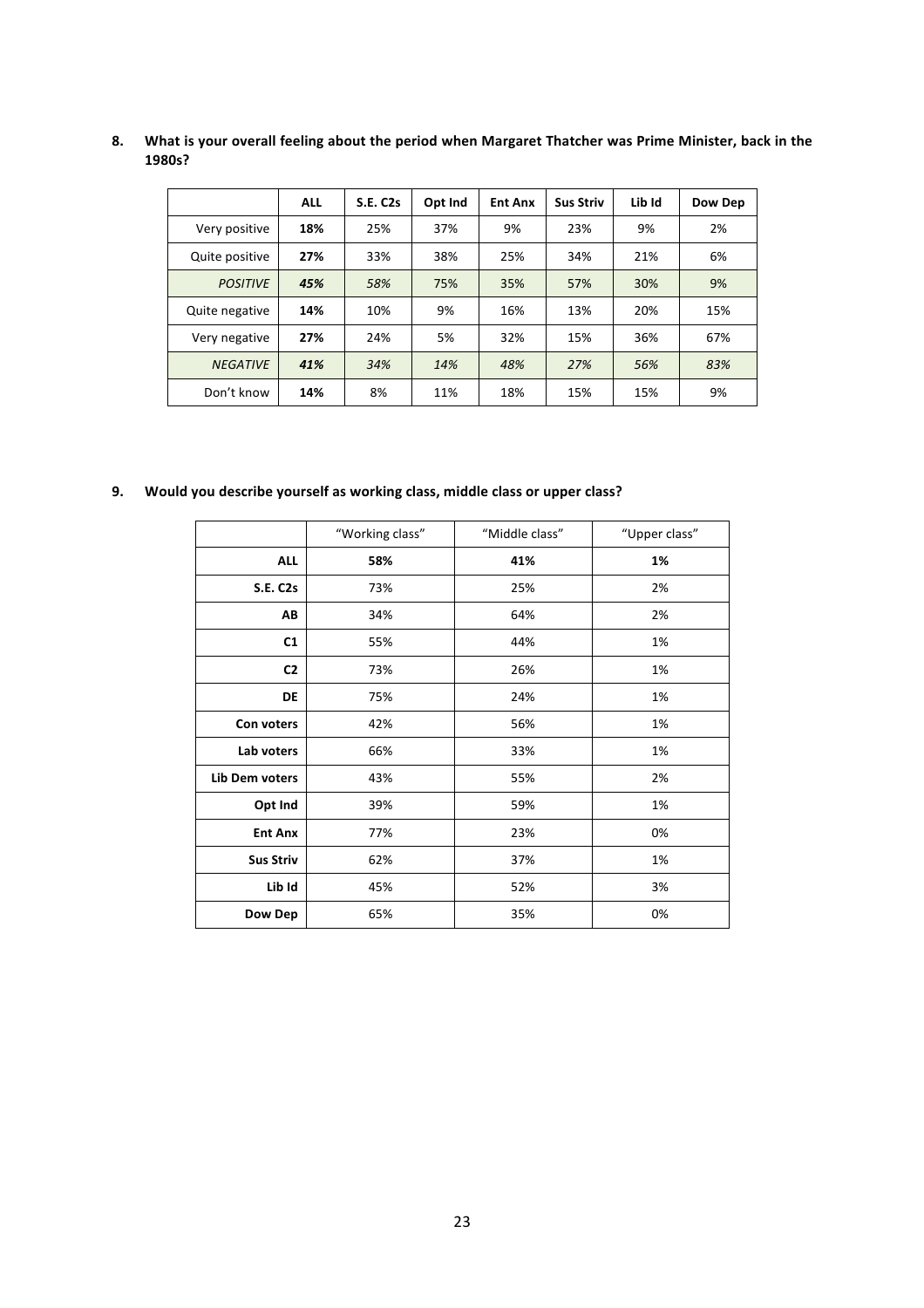10. Below are some characteristics that people have said are important for a Prime Minister to have. Which do you think is the most important / the second most important / the next most important? *[% naming in top three]*

| Importance in a Prime Minister                                             | <b>ALL</b> | <b>S.E. C2s</b> | Con voters | Lab voters | LD voters |
|----------------------------------------------------------------------------|------------|-----------------|------------|------------|-----------|
| Truly listens to the people                                                | 54%        | 55%             | 39%        | 61%        | 47%       |
| Does what he believes is best for<br>Britain regardless of what is popular | 47%        | 43%             | 72%        | 30%        | 49%       |
| Strong and decisive                                                        | 44%        | 47%             | 62%        | 37%        | 38%       |
| Fair-minded and flexible                                                   | 34%        | 34%             | 27%        | 41%        | 36%       |
| Respected and intelligent                                                  | 30%        | 25%             | 28%        | 32%        | 34%       |
| Has wide experience outside politics                                       | 28%        | 31%             | 20%        | 28%        | 31%       |
| Hard-headed and clear-thinking                                             | 24%        | 19%             | 34%        | 17%        | 27%       |
| Caring and compassionate                                                   | 17%        | 16%             | 8%         | 24%        | 17%       |
| Came from an ordinary background                                           | 17%        | 22%             | 4%         | 24%        | 14%       |
| Charismatic and engaging                                                   | 5%         | 5%              | 5%         | 6%         | 5%        |

| Importance in a Prime Minister                                             | <b>ALL</b> | Opt Ind | <b>Ent Anx</b> | <b>Sus Striv</b> | Lib Id | Dow Dep |
|----------------------------------------------------------------------------|------------|---------|----------------|------------------|--------|---------|
| Truly listens to the people                                                | 54%        | 37%     | 71%            | 49%              | 53%    | 62%     |
| Does what he believes is best for<br>Britain regardless of what is popular | 47%        | 69%     | 38%            | 47%              | 40%    | 25%     |
| Strong and decisive                                                        | 44%        | 58%     | 41%            | 46%              | 41%    | 24%     |
| Fair-minded and flexible                                                   | 34%        | 27%     | 35%            | 29%              | 36%    | 47%     |
| Respected and intelligent                                                  | 30%        | 31%     | 25%            | 29%              | 36%    | 33%     |
| Has wide experience outside politics                                       | 28%        | 24%     | 25%            | 35%              | 27%    | 36%     |
| Hard-headed and clear-thinking                                             | 24%        | 35%     | 18%            | 24%              | 25%    | 12%     |
| Caring and compassionate                                                   | 17%        | 9%      | 21%            | 14%              | 21%    | 28%     |
| Came from an ordinary background                                           | 17%        | 5%      | 24%            | 20%              | 14%    | 31%     |
| Charismatic and engaging                                                   | 5%         | 5%      | 3%             | 7%               | 7%     | 2%      |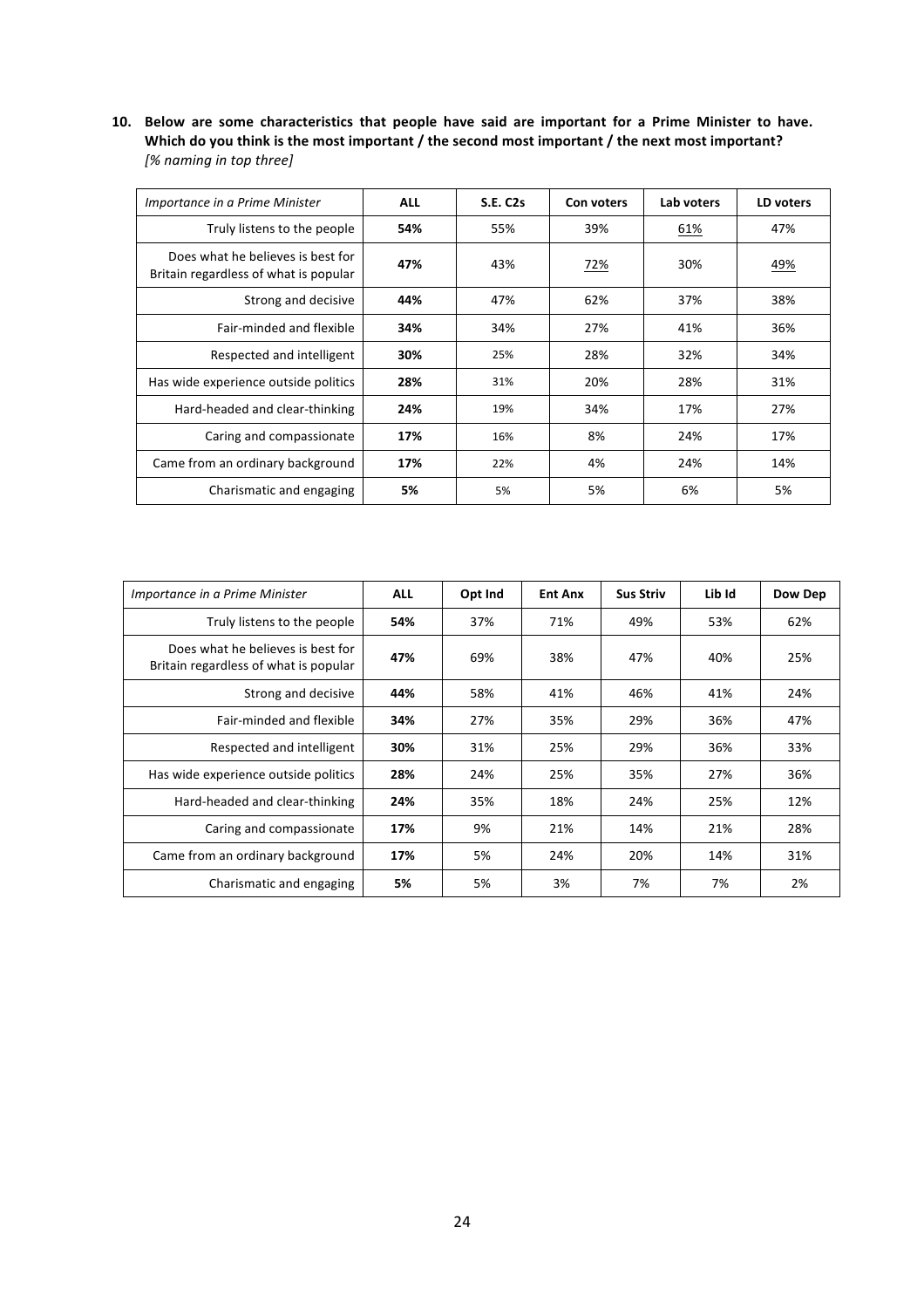11. On a scale of 0 to 10, where 0 means "not true at all" and 10 means "completely true", how true do **you think each of those characteristics is of David Cameron?** *[Mean score out of 10]*

| <b>True of David Cameron</b>                                                | <b>ALL</b> | <b>S.E. C2s</b> | Con voters | Lab voters | LD voters |
|-----------------------------------------------------------------------------|------------|-----------------|------------|------------|-----------|
| Does what he believes is right for<br>Britain regardless of what is popular | 5.41       | 5.32            | 7.76       | 4.40       | 6.11      |
| Strong and decisive                                                         | 4.86       | 4.84            | 7.06       | 3.85       | 5.63      |
| Hard-headed and clear-thinking                                              | 4.75       | 4.71            | 6.95       | 3.74       | 5.52      |
| Respected and intelligent                                                   | 4.66       | 4.69            | 7.08       | 3.43       | 5.44      |
| Charismatic and engaging                                                    | 4.38       | 4.49            | 6.68       | 3.18       | 5.16      |
| Fair-minded and flexible                                                    | 4.11       | 4.15            | 6.71       | 2.70       | 4.85      |
| Caring and compassionate                                                    | 3.84       | 3.89            | 6.29       | 2.48       | 4.52      |
| Truly listens to the people                                                 | 3.62       | 3.60            | 6.31       | 2.24       | 4.32      |
| Has wide experience outside politics                                        | 3.11       | 3.38            | 4.70       | 2.36       | 3.56      |
| Came from an ordinary background                                            | 2.17       | 2.43            | 3.35       | 1.53       | 2.49      |

| True of Ed Miliband                                                        | <b>ALL</b> | <b>S.E. C2s</b> | Con voters | Lab voters | LD voters |
|----------------------------------------------------------------------------|------------|-----------------|------------|------------|-----------|
| Truly listens to the people                                                | 4.69       | 4.33            | 3.57       | 6.63       | 4.48      |
| Fair-minded and flexible                                                   | 4.65       | 4.26            | 3.51       | 6.52       | 4.51      |
| Caring and compassionate                                                   | 4.65       | 4.25            | 3.73       | 6.34       | 4.67      |
| Does what he believes is best for<br>Britain regardless of what is popular | 4.48       | 4.20            | 3.26       | 6.28       | 4.45      |
| Respected and intelligent                                                  | 4.41       | 4.07            | 3.29       | 6.18       | 4.37      |
| Hard-headed and clear-thinking                                             | 4.28       | 3.96            | 3.24       | 5.93       | 4.25      |
| Strong and decisive                                                        | 4.16       | 3.85            | 3.03       | 5.89       | 4.03      |
| Came from an ordinary background                                           | 4.06       | 3.91            | 3.42       | 5.37       | 4.06      |
| Has wide experience outside politics                                       | 3.62       | 3.39            | 2.75       | 5.02       | 3.54      |
| Charismatic and engaging                                                   | 2.71       | 3.30            | 2.48       | 5.32       | 3.49      |

| <b>True of Nick Clegg</b>                                                  | <b>ALL</b> | <b>S.E. C2s</b> | Con voters | Lab voters | LD voters |
|----------------------------------------------------------------------------|------------|-----------------|------------|------------|-----------|
| Caring and compassionate                                                   | 4.25       | 4.29            | 4.95       | 3.78       | 6.49      |
| Fair-minded and flexible                                                   | 4.20       | 4.22            | 4.86       | 3.73       | 6.66      |
| Does what he believes is best for<br>Britain regardless of what is popular | 4.12       | 4.14            | 4.70       | 3.64       | 6.45      |
| Truly listens to the people                                                | 3.94       | 4.00            | 4.73       | 3.37       | 6.45      |
| Respected and intelligent                                                  | 3.88       | 4.02            | 4.47       | 3.43       | 6.15      |
| Charismatic and engaging                                                   | 3.87       | 3.92            | 4.43       | 3.46       | 6.02      |
| Hard-headed and clear-thinking                                             | 3.63       | 3.59            | 4.08       | 3.29       | 5.86      |
| Strong and decisive                                                        | 3.37       | 3.31            | 3.81       | 2.92       | 5.60      |
| Has wide experience outside politics                                       | 3.27       | 3.38            | 3.57       | 3.09       | 4.91      |
| Came from an ordinary background                                           | 3.21       | 3.49            | 3.60       | 2.91       | 4.75      |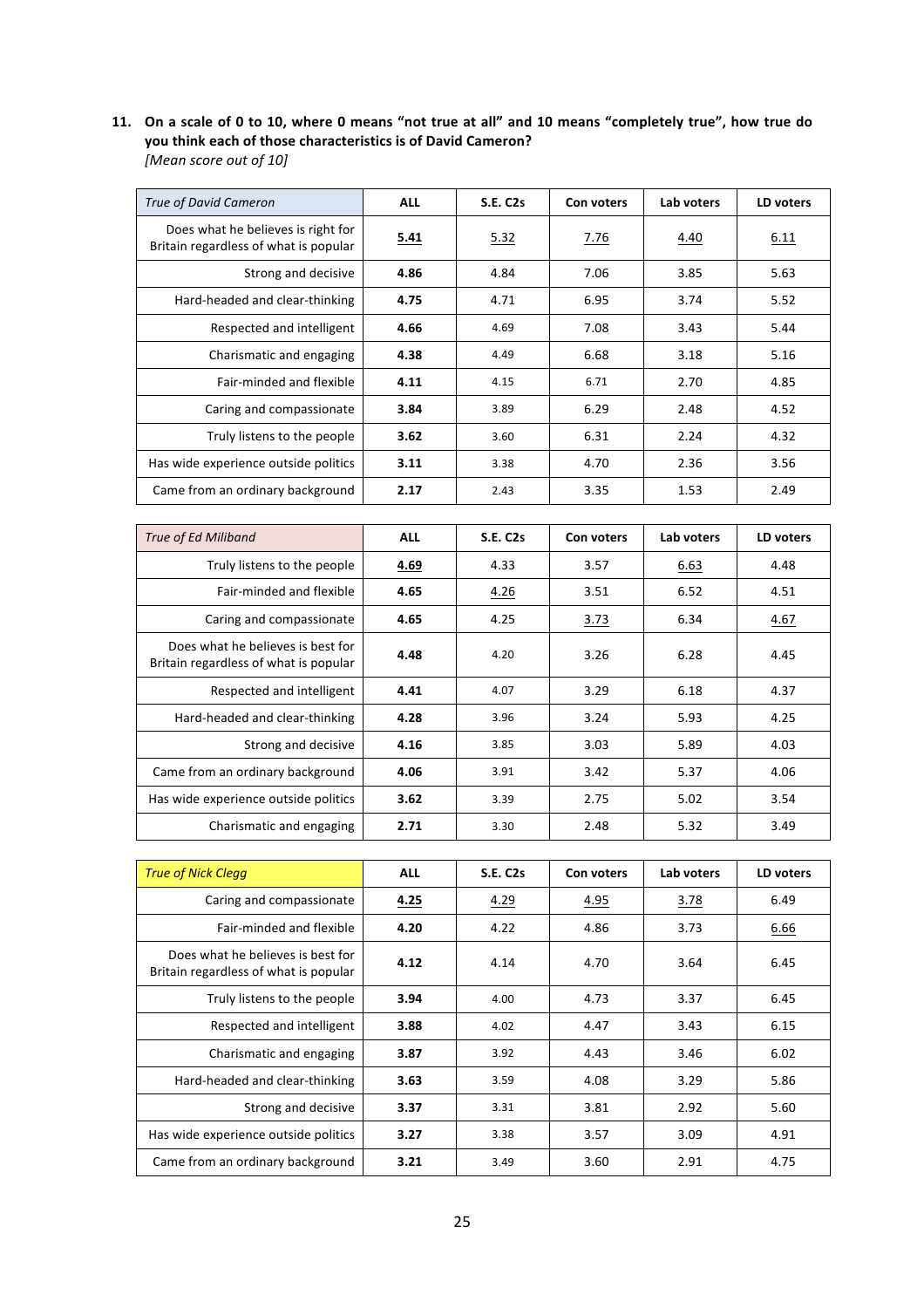### 12. Below are some things that people have said are important when it comes to determining whether someone is likely to succeed in life in Britain today. Which of them do you think are important in determining whether someone will succeed?

*[% naming in top three]*

|                                                        | <b>ALL</b> | <b>S.E. C2S</b> | Con voters | Lab voters | LD voters |
|--------------------------------------------------------|------------|-----------------|------------|------------|-----------|
| Their own hard work and determination                  | 75%        | 72%             | 86%        | 67%        | 76%       |
| Their natural talent and ability                       | 60%        | 53%             | 72%        | 54%        | 63%       |
| The connections they had through<br>family and friends | 43%        | 43%             | 35%        | 46%        | 43%       |
| The kind of school they went to                        | 33%        | 33%             | 31%        | 35%        | 32%       |
| Their family circumstances when they<br>were young     | 30%        | 30%             | 31%        | 32%        | 29%       |
| Luck                                                   | 22%        | 23%             | 22%        | 20%        | 23%       |
| Their parents' income                                  | 21%        | 23%             | 12%        | 27%        | 19%       |
| The area where they grew up                            | 16%        | 22%             | 12%        | 20%        | 14%       |

|                                                        | <b>ALL</b> | Opt Ind | <b>Ent Anx</b> | <b>Sus Striv</b> | Lib Id | Dow Dep |
|--------------------------------------------------------|------------|---------|----------------|------------------|--------|---------|
| Their own hard work and<br>determination               | 75%        | 96%     | 96%            | 37%              | 83%    | 23%     |
| Their natural talent and ability                       | 60%        | 84%     | 80%            | 17%              | 72%    | 10%     |
| The connections they had through<br>family and friends | 43%        | 29%     | 32%            | 69%              | 29%    | 76%     |
| The kind of school they went to                        | 33%        | 27%     | 18%            | 54%              | 26%    | 59%     |
| Their family circumstances when<br>they were young     | 30%        | 29%     | 23%            | 32%              | 38%    | 36%     |
| Luck                                                   | 22%        | 22%     | 27%            | 21%              | 21%    | 13%     |
| Their parents' income                                  | 21%        | 3%      | 8%             | 51%              | 13%    | 59%     |
| The area where they grew up                            | 16%        | 9%      | 16%            | 20%              | 18%    | 25%     |

**13.** Do you identify with a political party – that is, do you think of one party as consistently representing people like you and feel an affinity towards that party beyond the question of how you vote?

|                     | <b>ALL</b> | <b>S.E. C2s</b> | Con voters | Lab voters | LD voters |
|---------------------|------------|-----------------|------------|------------|-----------|
| <b>Conservative</b> | 22%        | 21%             | 79%        | 1%         | 6%        |
| Labour              | 29%        | 23%             | 1%         | 79%        | 22%       |
| Lib Dem             | 8%         | 5%              | 2%         | 2%         | 33%       |
| <b>UKIP</b>         | 4%         | 5%              | 1%         | 0%         | 3%        |
| Other               | 5%         | 4%              | 0%         | 1%         | 5%        |
| None                | 30%        | 41%             | 17%        | 15%        | 31%       |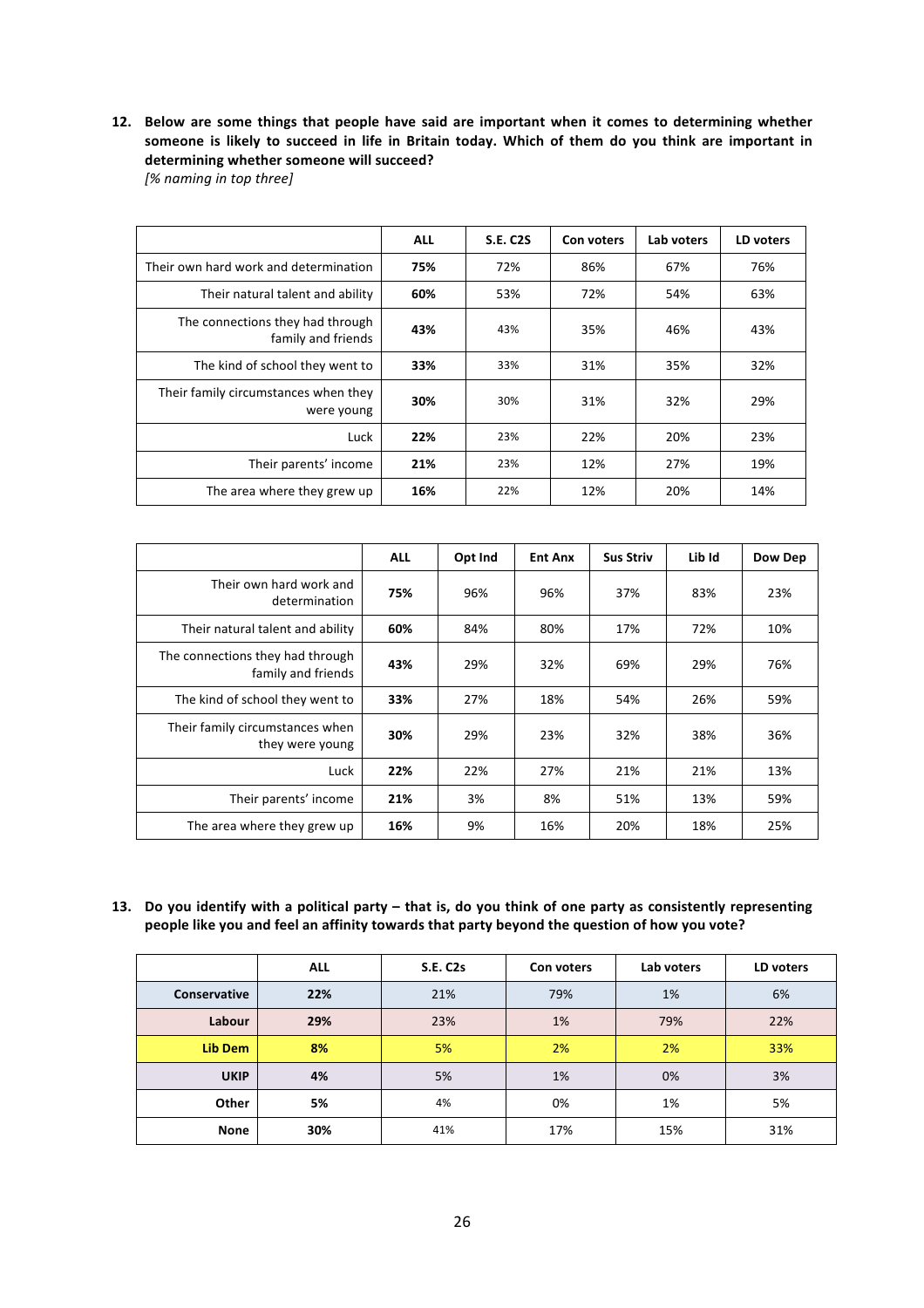|              | <b>ALL</b> | Opt Ind | <b>Ent Anx</b> | <b>Sus Striv</b> | Lib Id | Dow Dep |
|--------------|------------|---------|----------------|------------------|--------|---------|
| Conservative | 22%        | 53%     | 9%             | 18%              | 14%    | 2%      |
| Labour       | 29%        | 10%     | 36%            | 21%              | 41%    | 49%     |
| Lib Dem      | 8%         | 8%      | 6%             | 9%               | 12%    | 7%      |
| <b>UKIP</b>  | 4%         | 4%      | 5%             | 7%               | 1%     | 4%      |
| Other        | 5%         | 2%      | 8%             | 6%               | 7%     | 11%     |
| <b>None</b>  | 30%        | 23%     | 36%            | 38%              | 25%    | 28%     |

#### 14. If you had to choose, which is most important – having a strong, competitive economy or having wellfunded public services?

|                             | ALL | <b>S.E. C2s</b> | Con voters | Lab voters | LD voters |
|-----------------------------|-----|-----------------|------------|------------|-----------|
| Strong, competitive economy | 65% | 76%             | 87%        | 53%        | 67%       |
| Well-funded public services | 35% | 24%             | 13%        | 47%        | 33%       |

|                             | <b>ALL</b> | Opt Ind | <b>Ent Anx</b> | <b>Sus Striv</b> | Lib Id | Dow Dep |
|-----------------------------|------------|---------|----------------|------------------|--------|---------|
| Strong, competitive economy | 65%        | 89%     | 60%            | 76%              | 52%    | 31%     |
| Well-funded public services | 35%        | 11%     | 40%            | 24%              | 48%    | 69%     |

15. Below are some pairs of statements. Please say which statement in each pair you most agree with, even if you don't completely agree with it. In each case, please say whether you strongly agree with the statement or tend to agree with it.

[Figures in brackets show 'strongly/tend to' breakdown]

|                                                                                                                                  | <b>ALL</b>     | <b>S.E. C2s</b> | Con<br>voters  | Lab<br>voters  | LD voters      |
|----------------------------------------------------------------------------------------------------------------------------------|----------------|-----------------|----------------|----------------|----------------|
| If you work hard, it is possible to be very successful in<br>Britain no matter what your background                              | 55%<br>[22/33] | 62%<br>[35/27]  | 77%<br>[35/41] | 41%<br>[15/27] | 59%<br>[22/37] |
| In Britain today, people from some backgrounds will<br>never have a real chance to be successful no matter<br>how hard they work | 45%<br>[19/26] | 38%<br>[19/19]  | 23%<br>[6/17]  | 59%<br>[27/31] | 41%<br>[12/29] |

|                                                                                                                                  | Opt Ind        | <b>Ent Anx</b> | <b>Sus Striv</b> | Lib Id         | Dow Dep        |
|----------------------------------------------------------------------------------------------------------------------------------|----------------|----------------|------------------|----------------|----------------|
| If you work hard, it is possible to be very successful in<br>Britain no matter what your background                              | 90%<br>[46/44] | 51%<br>[15/35] | 43%<br>[13/30]   | 52%<br>[15/37] | 8%<br>[1/7]    |
| In Britain today, people from some backgrounds will<br>never have a real chance to be successful no matter<br>how hard they work | 10%<br>$[2/8]$ | 49%<br>[18/31] | 57%<br>[21/36]   | 48%<br>[15/33] | 92%<br>[55/36] |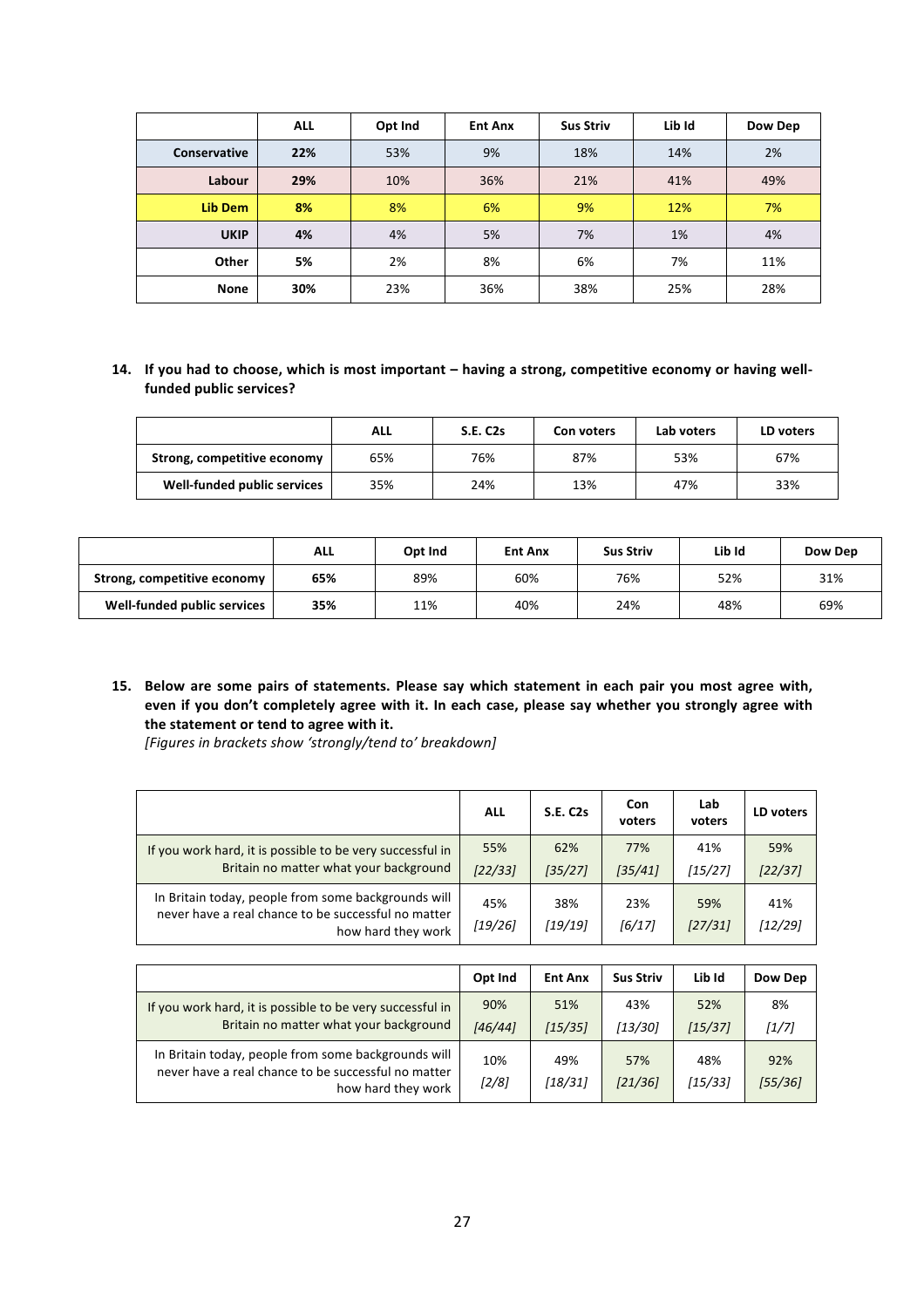|                                           | <b>ALL</b> | <b>S.E. C2s</b> | Con<br>voters | Lab<br>voters | LD voters |
|-------------------------------------------|------------|-----------------|---------------|---------------|-----------|
| Britain is becoming too much like America | 81%        | 78%             | 78%           | 83%           | 83%       |
|                                           | [33/48]    | [32/46]         | [26/51]       | 35/48         | [30/53]   |
| Britain should be more like America       | 19%        | 22%             | 22%           | 17%           | 17%       |
|                                           | [5/14]     | [8/14]          | [5/17]        | [5/13]        | [5/13]    |
|                                           |            |                 |               |               |           |

|                                           | Opt Ind | <b>Ent Anx</b> | <b>Sus Striv</b> | Lib Id  | Dow Dep |
|-------------------------------------------|---------|----------------|------------------|---------|---------|
| Britain is becoming too much like America | 81%     | 82%            | 77%              | 76%     | 88%     |
|                                           | [26/54] | [34/48]        | [31/45]          | [26/50] | [50/38] |
| Britain should be more like America       | 19%     | 18%            | 23%              | 24%     | 12%     |
|                                           | [4/16]  | [4/14]         | [6/17]           | [8/16]  | [4/8]   |

|                                                        | <b>ALL</b> | <b>S.E. C2s</b> | Con<br>voters | Lab<br>voters | LD voters |
|--------------------------------------------------------|------------|-----------------|---------------|---------------|-----------|
| Government should do its best always to protect        | 40%        | 36%             | 36%           | 47%           | 39%       |
| people from themselves                                 | [8/32]     | [8/28]          | [7/30]        | [10/37]       | [3/32]    |
| Government should leave people to make their own       | 60%        | 64%             | 64%           | 53%           | 61%       |
| choices, even if these are unhealthy, foolish or risky | [19/41]    | [28/36]         | [21/42]       | [16/37]       | [15/46]   |

|                                                        | Opt Ind | <b>Ent Anx</b> | <b>Sus Striv</b> | Lib Id  | Dow Dep |
|--------------------------------------------------------|---------|----------------|------------------|---------|---------|
| Government should do its best always to protect        | 36%     | 44%            | 37%              | 45%     | 38%     |
| people from themselves                                 | [7/29]  | [9/35]         | [8/29]           | [9/36]  | [7/32]  |
| Government should leave people to make their own       | 64%     | 56%            | 63%              | 55%     | 62%     |
| choices, even if these are unhealthy, foolish or risky | [21/43] | [16/40]        | [24/39]          | [14/41] | [21/41] |

|                                                     | <b>ALL</b> | <b>S.E. C2s</b> | Con<br>voters | Lab<br>voters | LD voters |
|-----------------------------------------------------|------------|-----------------|---------------|---------------|-----------|
| We need leaders who listen to the people and do     | 53%        | 51%             | 26%           | 67%           | 46%       |
| what they want                                      | [23/30]    | [28/23]         | [10/16]       | [30/38]       | [16/30]   |
| We need leaders who will stick to what they believe | 47%        | 49%             | 74%           | 33%           | 54%       |
| is right, even if it is unpopular                   | [17/30]    | [22/28]         | [33/40]       | [9/24]        | [18/37]   |

|                                                     | Opt Ind | <b>Ent Anx</b> | <b>Sus Striv</b> | Lib Id  | Dow Dep |
|-----------------------------------------------------|---------|----------------|------------------|---------|---------|
| We need leaders who listen to the people and do     | 28%     | 75%            | 51%              | 45%     | 74%     |
| what they want                                      | [10/19] | [37/37]        | [22/29]          | [14/30] | [34/39] |
| We need leaders who will stick to what they believe | 72%     | 25%            | 49%              | 55%     | 26%     |
| is right, even if it is unpopular                   | [31/41] | [6/19]         | [17/32]          | [21/35] | [5/21]  |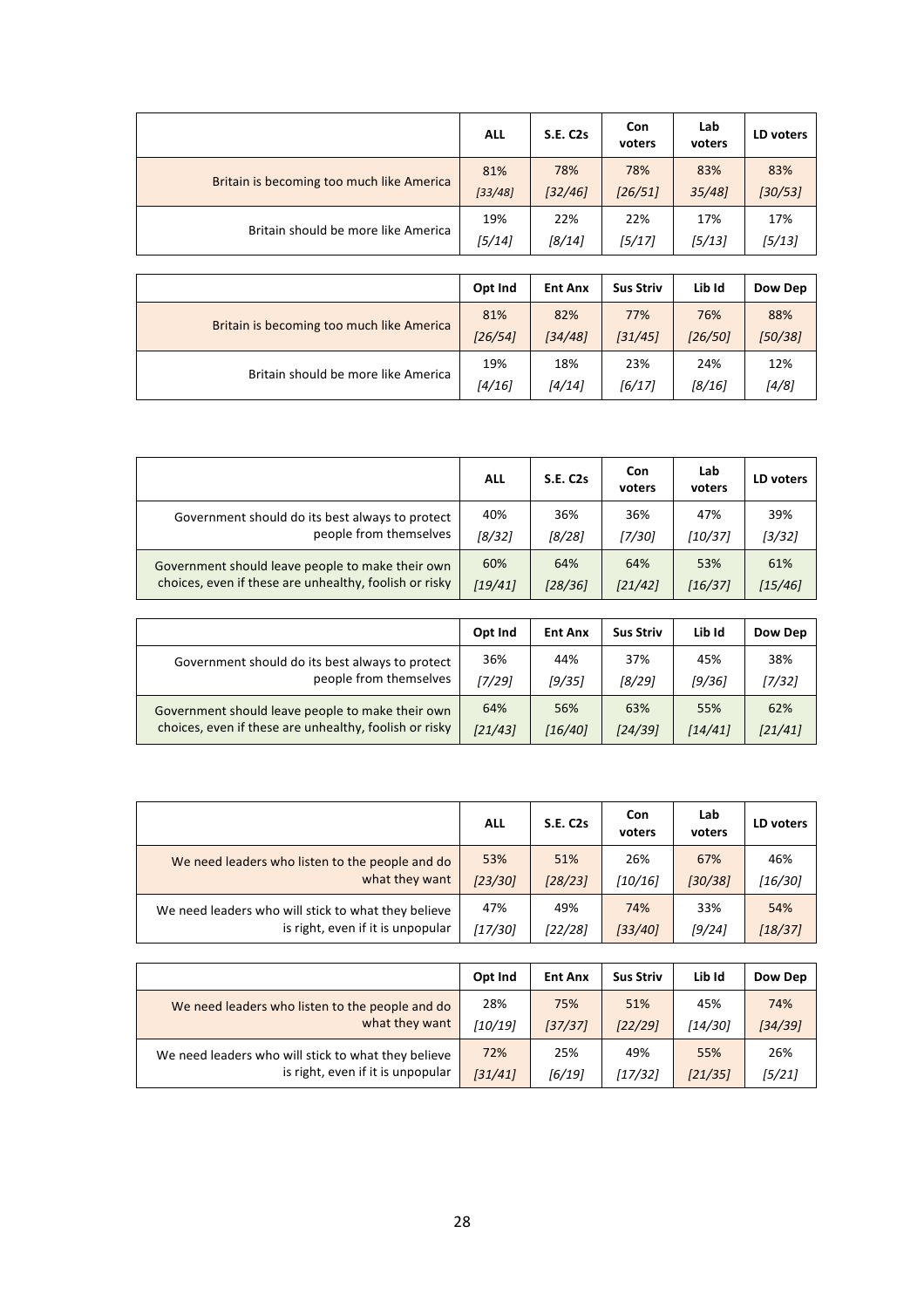|                                                                                                                         | <b>ALL</b>     | <b>S.E. C2s</b> | Con<br>voters  | Lab<br>voters  | LD voters      |
|-------------------------------------------------------------------------------------------------------------------------|----------------|-----------------|----------------|----------------|----------------|
| The gap between the richest and the poorest doesn't<br>matter much as long as the poorest are getting better<br>off     | 46%<br>[14/33] | 52%<br>[21/31]  | 67%<br>[22/45] | 34%<br>[10/25] | 41%<br>[11/30] |
| The gap between rich and poor should not be.<br>allowed to get too wide, even if that means holding<br>back the richest | 54%<br>[28/26] | 48%<br>[27]22]  | 33%<br>[13/20] | 66%<br>[38/27] | 59%<br>[29/30] |

|                                                                                                                        | Opt Ind        | <b>Ent Anx</b> | <b>Sus Striv</b> | Lib Id         | Dow Dep        |
|------------------------------------------------------------------------------------------------------------------------|----------------|----------------|------------------|----------------|----------------|
| The gap between the richest and the poorest doesn't<br>matter much as long as the poorest are getting better<br>off    | 75%<br>[26/49] | 40%<br>[10/30] | 61%<br>[19/41]   | 21%<br>[4/17]  | 12%<br>[3/10]  |
| The gap between rich and poor should not be<br>allowed to get too wide, even if that means holding<br>back the richest | 25%<br>[6/19]  | 60%<br>[30/31] | 39%<br>[16/23]   | 79%<br>[45/33] | 88%<br>[64/24] |

|                                             | <b>ALL</b> | <b>S.E. C2s</b> | Con<br>voters | Lab<br>voters | LD voters |
|---------------------------------------------|------------|-----------------|---------------|---------------|-----------|
| My children's life will be better than mine | 52%        | 53%             | 62%           | 49%           | 58%       |
|                                             | [13/39]    | [21/31]         | [18/45]       | [13/36]       | [14/44]   |
| My children's life will be worse than mine  | 48%        | 47%             | 38%           | 51%           | 42%       |
|                                             | [14/34]    | [18/29]         | [8]30]        | [15/36]       | [10/32]   |

|                                             | Opt Ind | <b>Ent Anx</b> | <b>Sus Striv</b> | Lib Id  | Dow Dep |
|---------------------------------------------|---------|----------------|------------------|---------|---------|
| My children's life will be better than mine | 70%     | 41%            | 51%              | 63%     | 32%     |
|                                             | [21/49] | [8/32]         | [14/36]          | [16/47] | [4/27]  |
| My children's life will be worse than mine  | 30%     | 59%            | 49%              | 37%     | 68%     |
|                                             | [5/25]  | [19/40]        | [14/35]          | [7/30]  | [26/42] |

|                                                                                                                      | <b>ALL</b>     | <b>S.E. C2s</b> | <b>Con</b><br>voters | Lab<br>voters  | LD voters      |
|----------------------------------------------------------------------------------------------------------------------|----------------|-----------------|----------------------|----------------|----------------|
| It should be easier for firms to hire people and let<br>them go when they need to                                    | 53%<br>[15/38] | 64%<br>[27/37]  | 73%<br>[27/46]       | 38%<br>[8/30]  | 55%<br>[13/42] |
| There should be more protection for employees even<br>if that costs firms more and fewer jobs are created<br>overall | 47%<br>[14/33] | 36%<br>[15/20]  | 27%<br>[6/20]        | 62%<br>[21/40] | 45%<br>[10/35] |

|                                                                                                                      | Opt Ind        | <b>Ent Anx</b> | <b>Sus Striv</b> | Lib Id         | Dow Dep        |
|----------------------------------------------------------------------------------------------------------------------|----------------|----------------|------------------|----------------|----------------|
| It should be easier for firms to hire people and let<br>them go when they need to                                    | 83%<br>[32/51] | 44%<br>[9/35]  | 66%<br>[21/45]   | 30%<br>[4/26]  | 24%<br>[3/21]  |
| There should be more protection for employees even<br>if that costs firms more and fewer jobs are created<br>overall | 17%<br>[2/15]  | 56%<br>[15/40] | 34%<br>[8/26]    | 70%<br>[23/46] | 76%<br>[31/46] |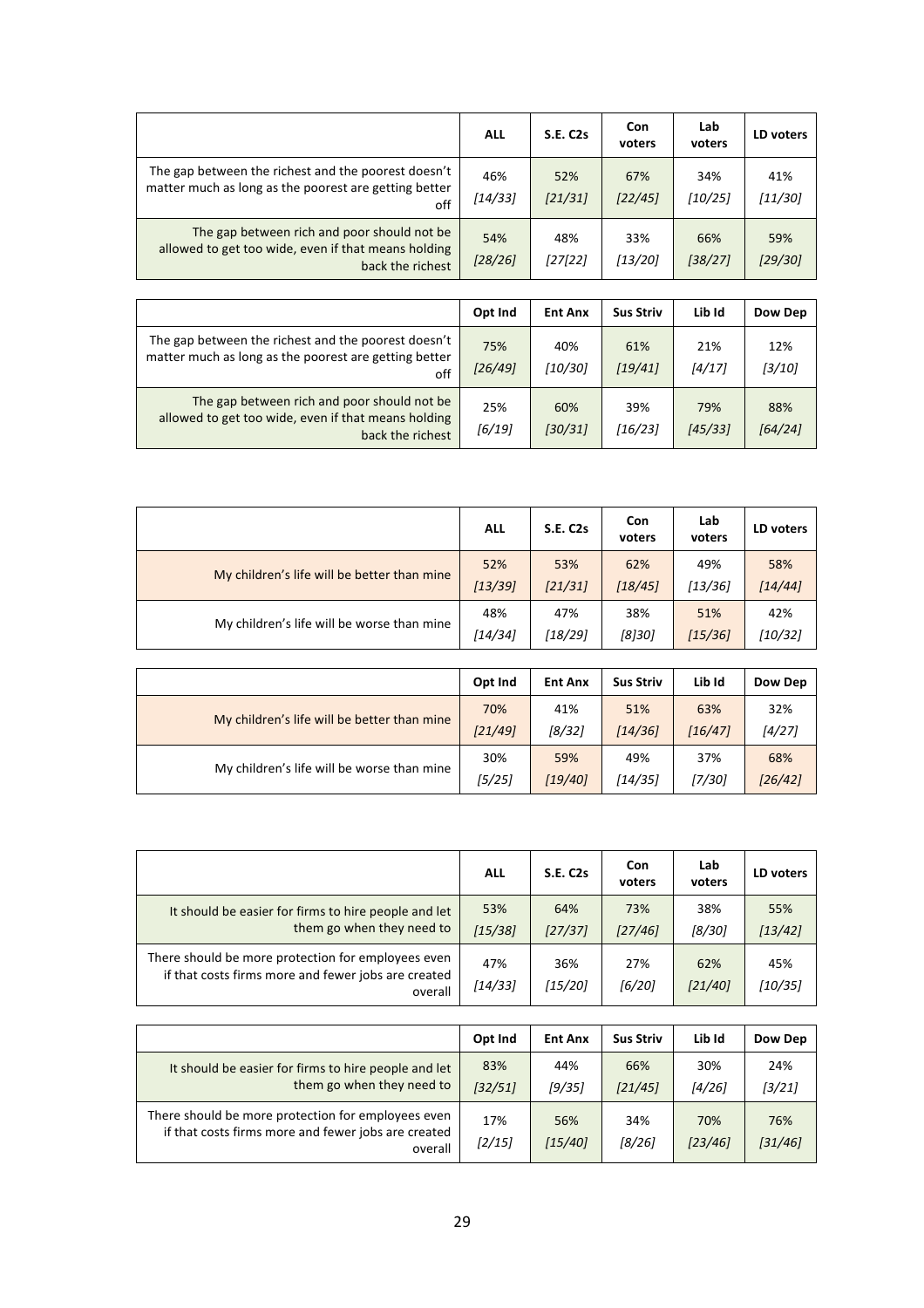|                                             | <b>ALL</b> | <b>S.E. C2s</b> | Con<br>voters | Lab<br>voters | LD voters |
|---------------------------------------------|------------|-----------------|---------------|---------------|-----------|
| People expect too much from the government  | 41%        | 45%             | 64%           | 27%           | 49%       |
|                                             | [15/27]    | [21/24]         | [28/37]       | [7/20]        | [15/35]   |
| People are entitled to expect more from the | 59%        | 55%             | 36%           | 73%           | 51%       |
| government                                  | [25/34]    | [27/28]         | [12/24]       | [33/40]       | [17/34]   |

|                                             | Opt Ind | <b>Ent Anx</b> | <b>Sus Striv</b> | Lib Id  | Dow Dep |
|---------------------------------------------|---------|----------------|------------------|---------|---------|
| People expect too much from the government  | 74%     | 21%            | 51%              | 31%     | 14%     |
|                                             | [33/41] | [4/17]         | [20/31]          | [6/25]  | [1/13]  |
| People are entitled to expect more from the | 26%     | 79%            | 49%              | 69%     | 86%     |
| government                                  | [6/20]  | [36/42]        | [19/30]          | [26/43] | [44/41] |

|                                                                                                                                                                    | <b>ALL</b>     | <b>S.E. C2s</b> | Con<br>voters  | Lab<br>voters  | LD voters      |
|--------------------------------------------------------------------------------------------------------------------------------------------------------------------|----------------|-----------------|----------------|----------------|----------------|
| If some people earn a great deal of money through<br>their own ability and hard work, that is a good thing<br>and they should be allowed to enjoy it               | 48%<br>[19/29] | 56%<br>[30/26]  | 69%<br>[33/36] | 33%<br>[10/22] | 42%<br>[13/29] |
| The government should do more to ensure that<br>wealth in Britain is shared out more equally by<br>imposing much higher taxes on those with the<br>highest incomes | 52%<br>[25/28] | 44%<br>[23/21]  | 31%<br>[11/21] | 67%<br>[36/31] | 58%<br>[22/36] |

|                                                                                                                                                                    | Opt Ind        | <b>Ent Anx</b> | <b>Sus Striv</b> | Lib Id         | Dow Dep        |
|--------------------------------------------------------------------------------------------------------------------------------------------------------------------|----------------|----------------|------------------|----------------|----------------|
| If some people earn a great deal of money through<br>their own ability and hard work, that is a good thing<br>and they should be allowed to enjoy it               | 78%<br>[38/40] | 43%<br>[15/28] | 60%<br>[22/38]   | 23%<br>[5/19]  | 8%<br>[1/7]    |
| The government should do more to ensure that<br>wealth in Britain is shared out more equally by<br>imposing much higher taxes on those with the<br>highest incomes | 22%<br>[4/17]  | 57%<br>[26/30] | 40%<br>[14/26]   | 77%<br>[36/41] | 92%<br>[61/31] |

|                                                                                                                     | <b>ALL</b>     | <b>S.E. C2s</b> | Con<br>voters  | Lab<br>voters  | LD voters      |
|---------------------------------------------------------------------------------------------------------------------|----------------|-----------------|----------------|----------------|----------------|
| It is mainly the government's responsibility to ensure<br>that everyone has a decent pension in their<br>retirement | 49%<br>[18/32] | 52%<br>[26/26]  | 33%<br>[10/23] | 58%<br>[22/36] | 44%<br>[13/31] |
| It is mainly the responsibility of people themselves to<br>make sure they will be provided for when they retire     | 51%<br>[15/36] | 48%<br>[20/28]  | 67%<br>[25/42] | 42%<br>[10/32] | 56%<br>[16/40] |

|                                                                                                                     | Opt Ind        | <b>Ent Anx</b> | <b>Sus Striv</b> | Lib Id         | Dow Dep        |
|---------------------------------------------------------------------------------------------------------------------|----------------|----------------|------------------|----------------|----------------|
| It is mainly the government's responsibility to ensure<br>that everyone has a decent pension in their<br>retirement | 26%<br>[7/19]  | 64%<br>[25/39] | 45%<br>[16/28]   | 46%<br>[14/32] | 75%<br>[30/45] |
| It is mainly the responsibility of people themselves to<br>make sure they will be provided for when they retire     | 74%<br>[26/48] | 36%<br>[7/29]  | 55%<br>[17/38]   | 54%<br>[17/36] | 25%<br>[4/21]  |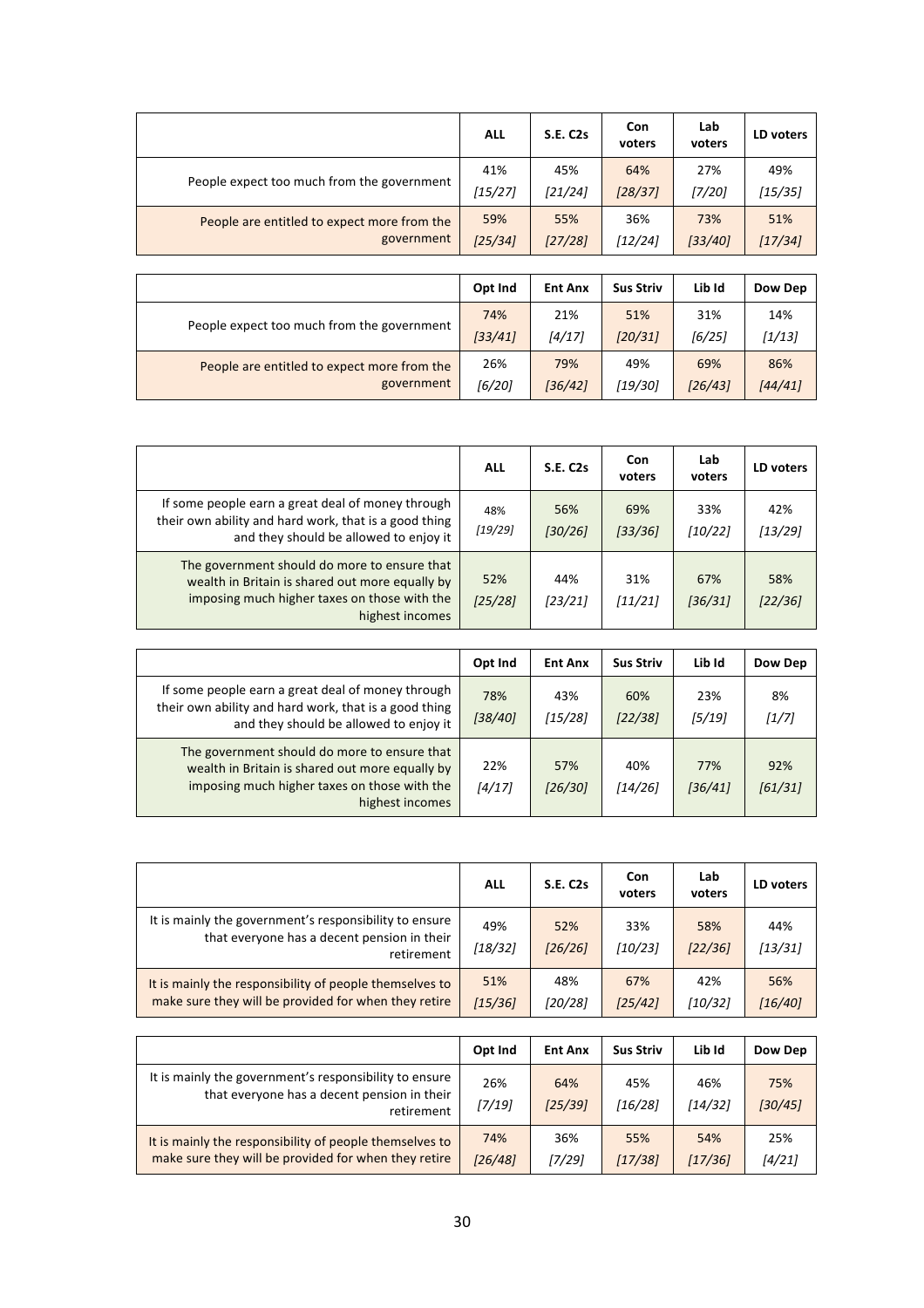|                                                                                                                                                                                                    | <b>ALL</b>     | <b>S.E. C2s</b> | Con<br>voters    | Lab<br>voters  | <b>LD</b> voters |
|----------------------------------------------------------------------------------------------------------------------------------------------------------------------------------------------------|----------------|-----------------|------------------|----------------|------------------|
| The person who benefits most from a university<br>education is the student who receives it, so students<br>should pay the biggest share of the cost of university<br>education over their lifetime | 42%<br>[13/29] | 46%<br>[21/24]  | 59%<br>[19/40]   | 32%<br>[8/23]  | 41%<br>12/30]    |
| Everyone should have the chance of a free education,<br>so the government should pay the costs of university<br>from taxes                                                                         | 58%<br>[25/33] | 54%<br>[28/26]  | 41%<br>[13/28]   | 68%<br>[34/35] | 59%<br>[23/36]   |
|                                                                                                                                                                                                    | Opt Ind        | <b>Ent Anx</b>  | <b>Sus Striv</b> | Lib Id         | Dow Dep          |
| The person who benefits most from a university<br>education is the student who receives it, so students<br>should pay the biggest share of the cost of university<br>education over their lifetime | 64%<br>[22/41] | 36%<br>[10/26]  | 55%<br>[20/35]   | 23%<br>[3/20]  | 20%<br>[4/16]    |
| Everyone should have the chance of a free education,<br>so the government should pay the costs of university<br>from taxes                                                                         | 36%<br>[10/27] | 64%<br>[27/37]  | 45%<br>[17/28]   | 77%<br>[39/38] | 80%<br>[46/34]   |

|                                                                                                                                                                      | <b>ALL</b>     | <b>S.E. C2s</b> | Con<br>voters  | Lab<br>voters  | LD voters      |
|----------------------------------------------------------------------------------------------------------------------------------------------------------------------|----------------|-----------------|----------------|----------------|----------------|
| With the way the economy and society is changing,<br>there will be more threats to my standard of living in<br>future than there will be opportunities to improve it | 79%<br>[32/47] | 77%<br>[37/40]  | 69%<br>[19/50] | 82%<br>[37/45] | 74%<br>[23/52] |
| The way society and the economy is changing will<br>bring more opportunities for me to improve my<br>standard of living than threats to it                           | 21%<br>[4/17]  | 23%<br>[6/17]   | 31%<br>[5/26]  | 18%<br>[4/14]  | 26%<br>[4/22]  |

|                                                                                                                                                                      | Opt Ind        | <b>Ent Anx</b> | <b>Sus Striv</b> | Lib Id         | Dow Dep        |
|----------------------------------------------------------------------------------------------------------------------------------------------------------------------|----------------|----------------|------------------|----------------|----------------|
| With the way the economy and society is changing,<br>there will be more threats to my standard of living in<br>future than there will be opportunities to improve it | 67%<br>[15/53] | 94%<br>[47/47] | 83%<br>[34/49]   | 52%<br>[7/45]  | 94%<br>[57/37] |
| The way society and the economy is changing will<br>bring more opportunities for me to improve my<br>standard of living than threats to it                           | 33%<br>[5/28]  | 6%<br>1/5      | 17%<br>[2/16]    | 48%<br>[12/36] | 6%<br>$[2/4]$  |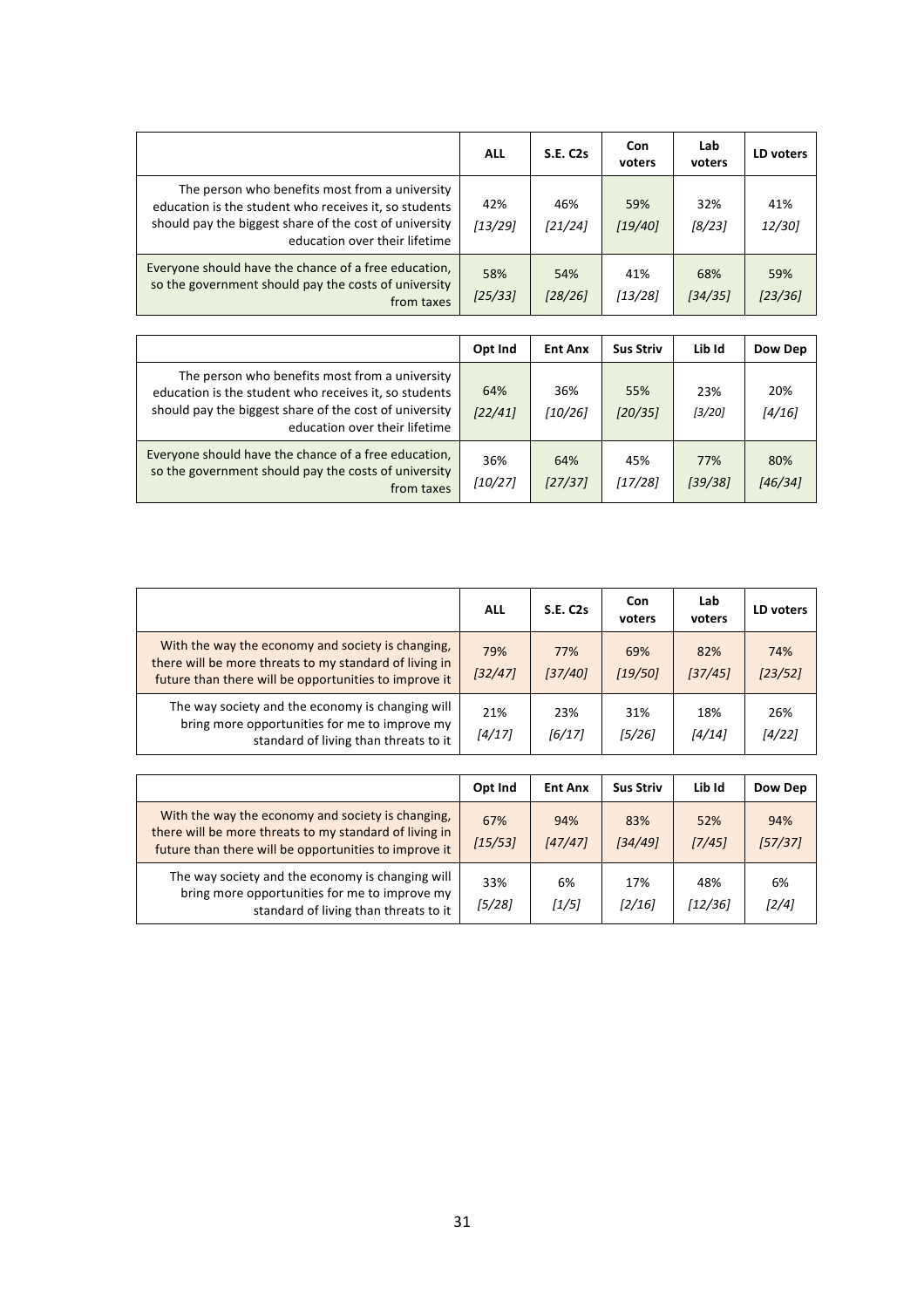|                                                                                                                                                                          | <b>ALL</b>     | <b>S.E. C2s</b> | Con<br>voters | Lab<br>voters  | LD voters      |
|--------------------------------------------------------------------------------------------------------------------------------------------------------------------------|----------------|-----------------|---------------|----------------|----------------|
| People have a right to things like decent housing,<br>healthcare, education and enough to live on, and the<br>government should make sure everyone has them              | 49%<br>[21/28] | 47%<br>[20/27]  | 24%<br>[8/17] | 67%<br>[31/36] | 48%<br>[18/30] |
| People are too ready to talk about their rights -<br>people have a responsibility to provide for<br>themselves and should not expect the government to<br>do so for them | 51%<br>[21/30] | 53%<br>[23/30]  | 76%<br>37/381 | 33%<br>[9/24]  | 52%<br>[18/34] |

|                                                                                                                                                                          | Opt Ind        | <b>Ent Anx</b> | <b>Sus Striv</b> | Lib Id         | Dow Dep        |
|--------------------------------------------------------------------------------------------------------------------------------------------------------------------------|----------------|----------------|------------------|----------------|----------------|
| People have a right to things like decent housing,<br>healthcare, education and enough to live on, and the<br>government should make sure everyone has them              | 24%<br>[7/16]  | 60%<br>[28/33] | 43%<br>[15/28]   | 56%<br>[20/36] | 78%<br>[44/35] |
| People are too ready to talk about their rights -<br>people have a responsibility to provide for<br>themselves and should not expect the government to<br>do so for them | 76%<br>[37/40] | 40%<br>[12/27] | 57%<br>[24/33]   | 44%<br>[15/29] | 22%<br>[7/15]  |

|                                                      | <b>ALL</b> | <b>S.E. C2s</b> | Con<br>voters | Lab<br>voters | LD voters |
|------------------------------------------------------|------------|-----------------|---------------|---------------|-----------|
| In Britain today, generally speaking, people tend to | 29%        | 32%             | 47%           | 21%           | 33%       |
| get what they deserve in life                        | [6/24]     | [11/21]         | [10/36]       | [3/17]        | [6/27]    |
| In Britain today there seems to be little connection | 71%        | 68%             | 53%           | 79%           | 67%       |
| between what people get and what they deserve        | [27/44]    | [33/35]         | [15/38]       | [33/46]       | 21/46     |

|                                                      | Opt Ind | <b>Ent Anx</b> | <b>Sus Striv</b> | Lib Id  | Dow Dep |
|------------------------------------------------------|---------|----------------|------------------|---------|---------|
| In Britain today, generally speaking, people tend to | 56%     | 14%            | 28%              | 30%     | 5%      |
| get what they deserve in life                        | [12/44] | [2/12]         | [7/21]           | [3/26]  | [1/4]   |
| In Britain today there seems to be little connection | 44%     | 86%            | 72%              | 70%     | 95%     |
| between what people get and what they deserve        | [9/34]  | [35/51]        | [26/45]          | [21/49] | [54/41] |

|                                                                                                                                         | <b>ALL</b>     | <b>S.E. C2s</b> | <b>Con</b><br>voters | Lab<br>voters  | LD voters      |
|-----------------------------------------------------------------------------------------------------------------------------------------|----------------|-----------------|----------------------|----------------|----------------|
| Most of the big improvements in life over the years<br>come from the efforts, achievements, discoveries or<br>inventions of individuals | 79%<br>[28/51] | 82%<br>[38/43]  | 82%<br>[31/51]       | 73%<br>[25/48] | 75%<br>[24/51] |
| Most of the big improvements in life over the years<br>are the result of collective efforts, often led by<br>governments                | 21%<br>[4/17]  | 18%<br>[4/14]   | 18%<br>[4/14]        | 27%<br>[6/21]  | 25%<br>[7/18]  |

|                                                                                                                                         | Opt Ind        | <b>Ent Anx</b> | <b>Sus Striv</b> | Lib Id         | Dow Dep        |
|-----------------------------------------------------------------------------------------------------------------------------------------|----------------|----------------|------------------|----------------|----------------|
| Most of the big improvements in life over the years<br>come from the efforts, achievements, discoveries or<br>inventions of individuals | 87%<br>[34/53] | 87%<br>[31/56] | 82%<br>[31/51]   | 54%<br>[15/39] | 68%<br>[21/47] |
| Most of the big improvements in life over the years<br>are the result of collective efforts, often led by<br>governments                | 13%<br>[2/11]  | 13%<br>[2/11]  | 18%<br>[3/14]    | 46%<br>[13/33] | 32%<br>[8/24]  |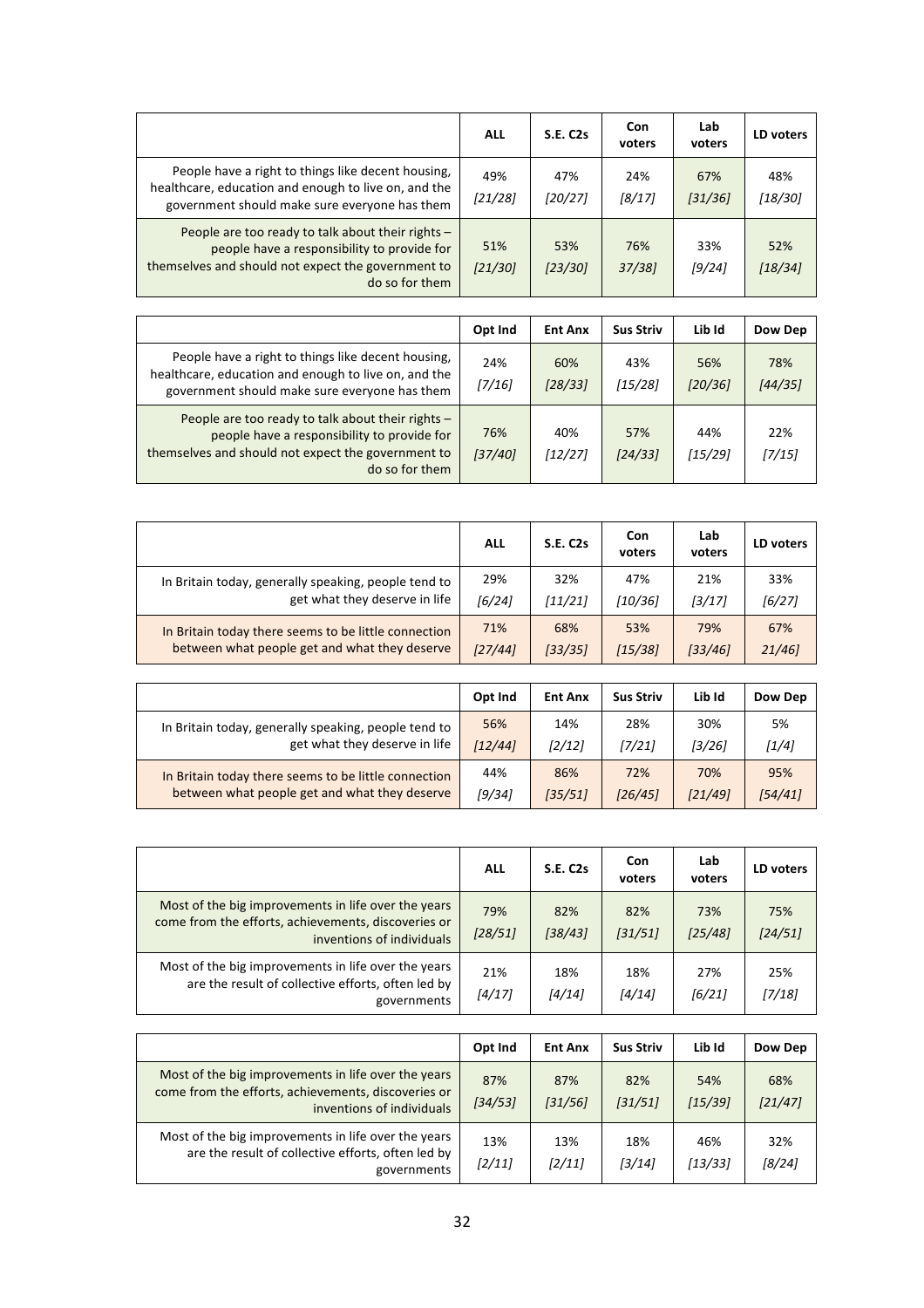|                                                       | <b>ALL</b> | <b>S.E. C2s</b> | Con<br>voters | Lab<br>voters | LD voters |
|-------------------------------------------------------|------------|-----------------|---------------|---------------|-----------|
| I am pretty happy with the way my life has turned out | 66%        | 62%             | 78%           | 62%           | 70%       |
| so far                                                | [22/44]    | [18/44]         | [30/48]       | [19/43]       | [24/46]   |
| am generally disappointed with the way my life has    | 34%        | 38%             | 22%           | 38%           | 30%       |
| turned out so far                                     | [13/22]    | [17/21]         | [7/15]        | [15/23]       | [11/20]   |

|                                                       | Opt Ind | <b>Ent Anx</b> | <b>Sus Striv</b> | Lib Id  | Dow Dep |
|-------------------------------------------------------|---------|----------------|------------------|---------|---------|
| I am pretty happy with the way my life has turned out | 84%     | 56%            | 61%              | 70%     | 48%     |
| so far                                                | [37/48] | [14/42]        | [16/45]          | [26/45] | [11/38] |
| am generally disappointed with the way my life has    | 16%     | 44%            | 39%              | 30%     | 52%     |
| turned out so far                                     | [4/12]  | [17/27]        | [14/26]          | [10/20] | [23/28] |

|                                                                                                                                                                                                                          | <b>ALL</b>     | <b>S.E. C2s</b> | Con<br>voters  | Lab<br>voters  | LD voters      |
|--------------------------------------------------------------------------------------------------------------------------------------------------------------------------------------------------------------------------|----------------|-----------------|----------------|----------------|----------------|
| It's not enough to pay your taxes and expect the<br>government to deliver important services in return -<br>if we can become more involved in delivering those<br>services as individuals or communities, we should      | 31%<br>[7/24]  | 26%<br>[7/18]   | 47%<br>[11/36] | 24%<br>[5/18]  | 35%<br>[5/30]  |
| We pay taxes to the government so it will deliver<br>important services to us, not to be told by the<br>government that we need to get involved in<br>delivering some of those same services we have<br>already paid for | 69%<br>[31/38] | 74%<br>[34/40]  | 53%<br>[17/36] | 76%<br>[39/38] | 65%<br>[23/42] |

|                                                                                                                                                                                                                          | Opt Ind        | <b>Ent Anx</b> | <b>Sus Striv</b> | Lib Id         | Dow Dep        |
|--------------------------------------------------------------------------------------------------------------------------------------------------------------------------------------------------------------------------|----------------|----------------|------------------|----------------|----------------|
| It's not enough to pay your taxes and expect the<br>government to deliver important services in return -<br>if we can become more involved in delivering those<br>services as individuals or communities, we should      | 50%<br>[12/38] | 22%<br>[3/18]  | 32%<br>[7/25]    | 28%<br>[5/23]  | 14%<br>[3/11]  |
| We pay taxes to the government so it will deliver<br>important services to us, not to be told by the<br>government that we need to get involved in<br>delivering some of those same services we have<br>already paid for | 50%<br>[15/36] | 78%<br>[38/40] | 68%<br>[28/40]   | 72%<br>[29/43] | 86%<br>[52/34] |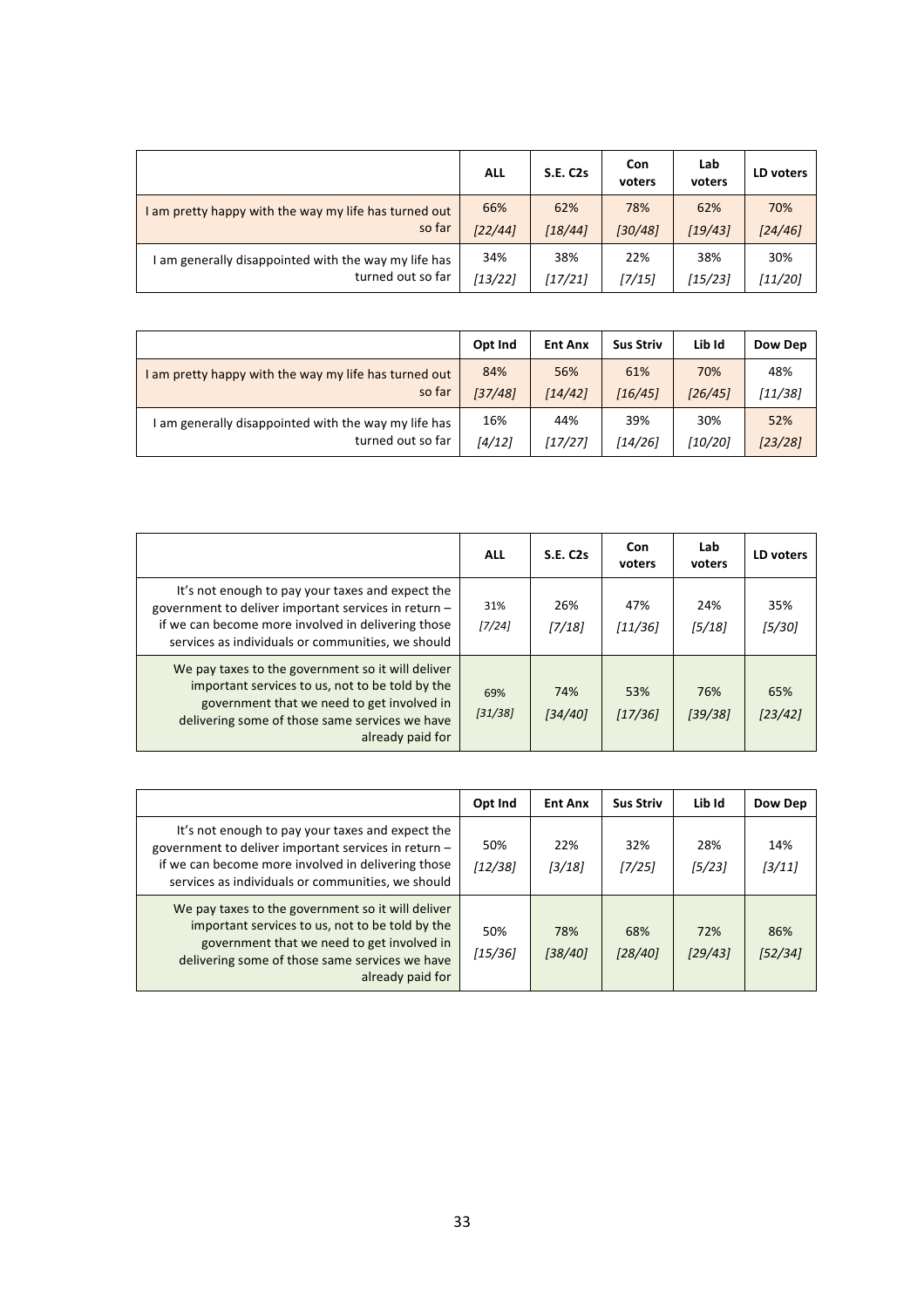|                                                                                                                                                                                             | <b>ALL</b>     | <b>S.E. C2s</b> | Con<br>voters  | Lab<br>voters  | LD voters      |
|---------------------------------------------------------------------------------------------------------------------------------------------------------------------------------------------|----------------|-----------------|----------------|----------------|----------------|
| Immigration has added richness and variety to the<br>culture of Britain and has made the country more<br>prosperous overall                                                                 | 30%<br>[11/20] | 26%<br>[10/16]  | 21%<br>[6/15]  | 40%<br>[16/24] | 43%<br>[15/28] |
| Immigration has changed the character of Britain for<br>the worse and has put added pressure on schools,<br>hospitals and public housing at a time when these are<br>overstretched as it is | 70%<br>[45/25] | 74%<br>[55/20]  | 79%<br>[49/31] | 60%<br>[37/23] | 57%<br>[28/29] |

|                                                                                                                                                                                             | Opt Ind        | <b>Ent Anx</b> | <b>Sus Striv</b> | Lib Id         | Dow Dep        |
|---------------------------------------------------------------------------------------------------------------------------------------------------------------------------------------------|----------------|----------------|------------------|----------------|----------------|
| Immigration has added richness and variety to the<br>culture of Britain and has made the country more<br>prosperous overall                                                                 | 29%<br>[9/20]  | 17%<br>[4/13]  | 24%<br>[7/17]    | 52%<br>[22/30] | 42%<br>[18/24] |
| Immigration has changed the character of Britain for<br>the worse and has put added pressure on schools,<br>hospitals and public housing at a time when these are<br>overstretched as it is | 71%<br>[42/29] | 83%<br>[57/26] | 76%<br>[53/23]   | 48%<br>[23/25] | 58%<br>[38/19] |

### 16. What kind of plan, if any, do you currently have for your retirement?

|                                                                                               | <b>ALL</b> | <b>S.E. C2s</b> | Con<br>voters | Lab<br>voters | LD voters |
|-----------------------------------------------------------------------------------------------|------------|-----------------|---------------|---------------|-----------|
| I have a pension fund with my employer to which I do<br>not contribute                        | 5%         | 4%              | 5%            | 5%            | 5%        |
| I have a pension fund with my employer to which I<br>make contributions                       | 21%        | 7%              | 22%           | 25%           | 20%       |
| I am making contributions into a private pension or<br>other savings and investments          | 14%        | 40%             | 17%           | 13%           | 14%       |
| I am not currently able to make any contributions to<br>a pension plan or similar investments | 39%        | 50%             | 24%           | 42%           | 38%       |
| I am already retired                                                                          | 25%        | 2%              | 37%           | 19%           | 27%       |

|                                                                                             | <b>ALL</b> | Opt Ind | <b>Ent Anx</b> | <b>Sus Striv</b> | Lib Id | Dow Dep |
|---------------------------------------------------------------------------------------------|------------|---------|----------------|------------------|--------|---------|
| I have a pension fund with my employer to which I do<br>not contribute                      | 5%         | 4%      | 5%             | 4%               | 6%     | 4%      |
| I have a pension fund with my employer to which I<br>make contributions                     | 21%        | 21%     | 19%            | 23%              | 26%    | 20%     |
| am making contributions into a private pension or<br>other savings and investments          | 14%        | 18%     | 11%            | 14%              | 17%    | 9%      |
| am not currently able to make any contributions to<br>a pension plan or similar investments | 39%        | 25%     | 49%            | 41%              | 39%    | 47%     |
| am already retired                                                                          | 25%        | 36%     | 19%            | 21%              | 18%    | 24%     |